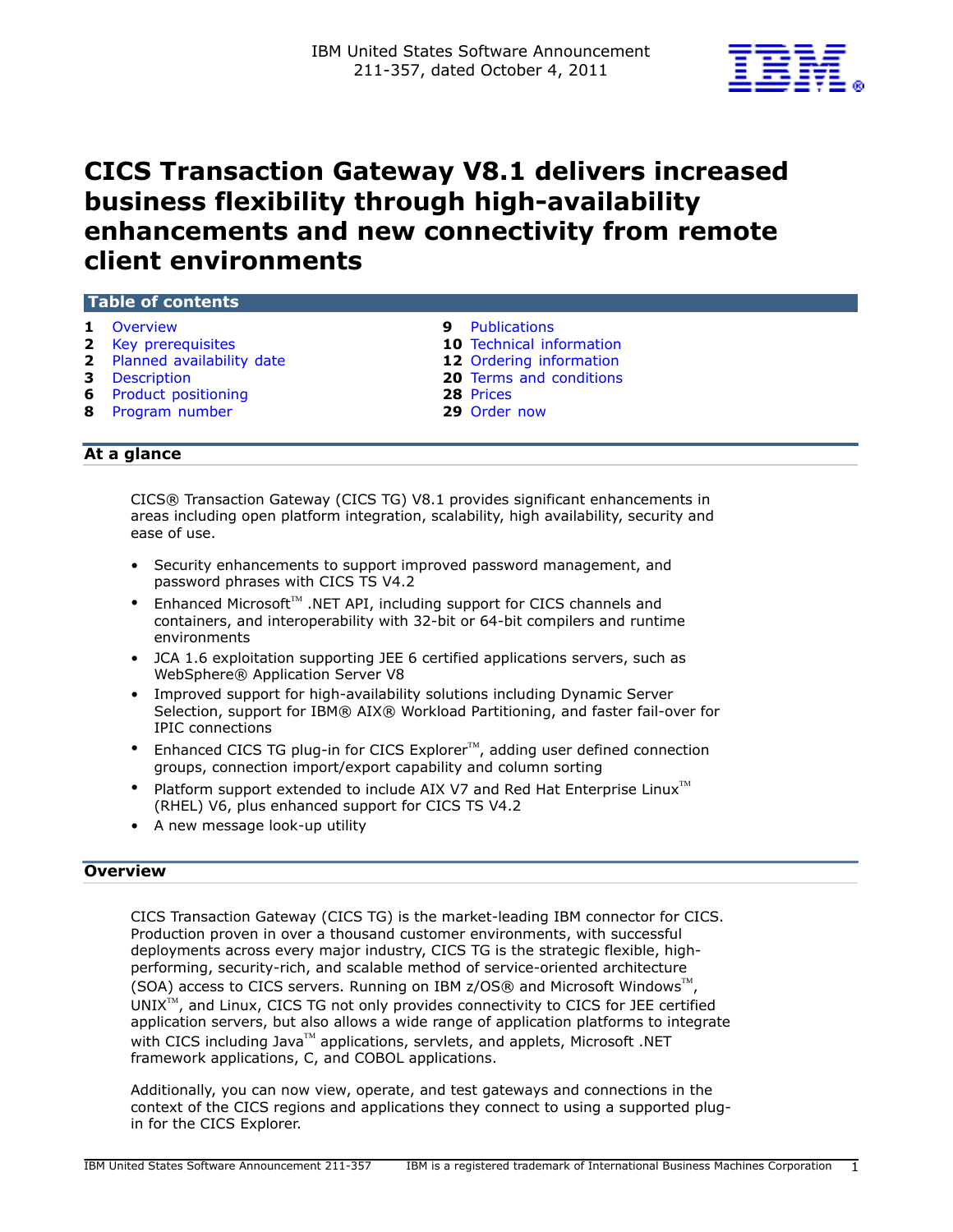In addition to CICS TG for z/OS and CICS TG for Multiplatforms, described above, CICS TG Desktop Edition delivers low-cost desktop connectivity for CICS for Microsoft Windows, Linux, and UNIX operating systems. CICS TG Desktop Edition provides access from a single user workstation to the tried and trusted transactional capabilities of the entire family of CICS servers.

This latest version of CICS TG delivers further improvements to allow adopters of CICS TS for z/OS V4.2 to get the most out of their overall CICS-based solution. CICS TG V8.1 introduces enhanced high-availability support, password phrase support and enhanced client support for transaction tracking.

For ordering, contact Your IBM representative or an IBM Business Partner. For more information contact the Americas Call Centers at 800-IBM-CALL (426-2255). Reference: YE001

## <span id="page-1-0"></span>Key prerequisites

- IBM 32-bit Runtime Environment, Java 2 Technology Edition, V6
- IBM 31-bit SDK for z/OS, Java Technology Edition Version 6 Release 0 Modification 1 (z/OS)
- IBM z/OS V1.11, or later
- IBM AIX V5.3 (with 32-bit or 64-bit kernel), AIX V6.1 (with 64-bit kernel), or later
- Linux on System z®: Red Hat Enterprise Linux (RHEL) 5, RHEL 6, SLES 10, or SLES 11 (with 64-bit kernel)
- Linux on Intel<sup>™</sup>: RHEL 5, RHEL 6, SLES 10, or SLES 11 including Desktop versions (with 32-bit or 64-bit kernel)
- Oracle Solaris V10 (with 32-bit or 64-bit kernel)
- HP-UX11i V2 or V3 (with 64-bit kernel) on Itanium
- Microsoft Windows Vista, Windows 7 Business, Professional, Enterprise and Ultimate Editions (with 32-bit or 64-bit kernel)
- Microsoft Windows 2008 and Windows 2008 R2 Standard (including Small Business Server), Enterprise and Datacenter Editions (with 32-bit or 64-bit kernel)

For the latest details of key prerequisites for CICS TG V8.1, visit

<http://www.ibm.com/software/htp/cics/ctg/reqs>

## <span id="page-1-1"></span>Planned availability date

November 4, 2011 (electronic distribution)

- CICS TG for Multiplatforms V8.1
- CICS TG Desktop Edition V8.1

December 2,2011 (general availability)

- CICS TG for Multiplatforms V8.1 (media pack)
- CICS TG Desktop Edition V8.1 (media pack)
- CICS TG for z/OS V8.1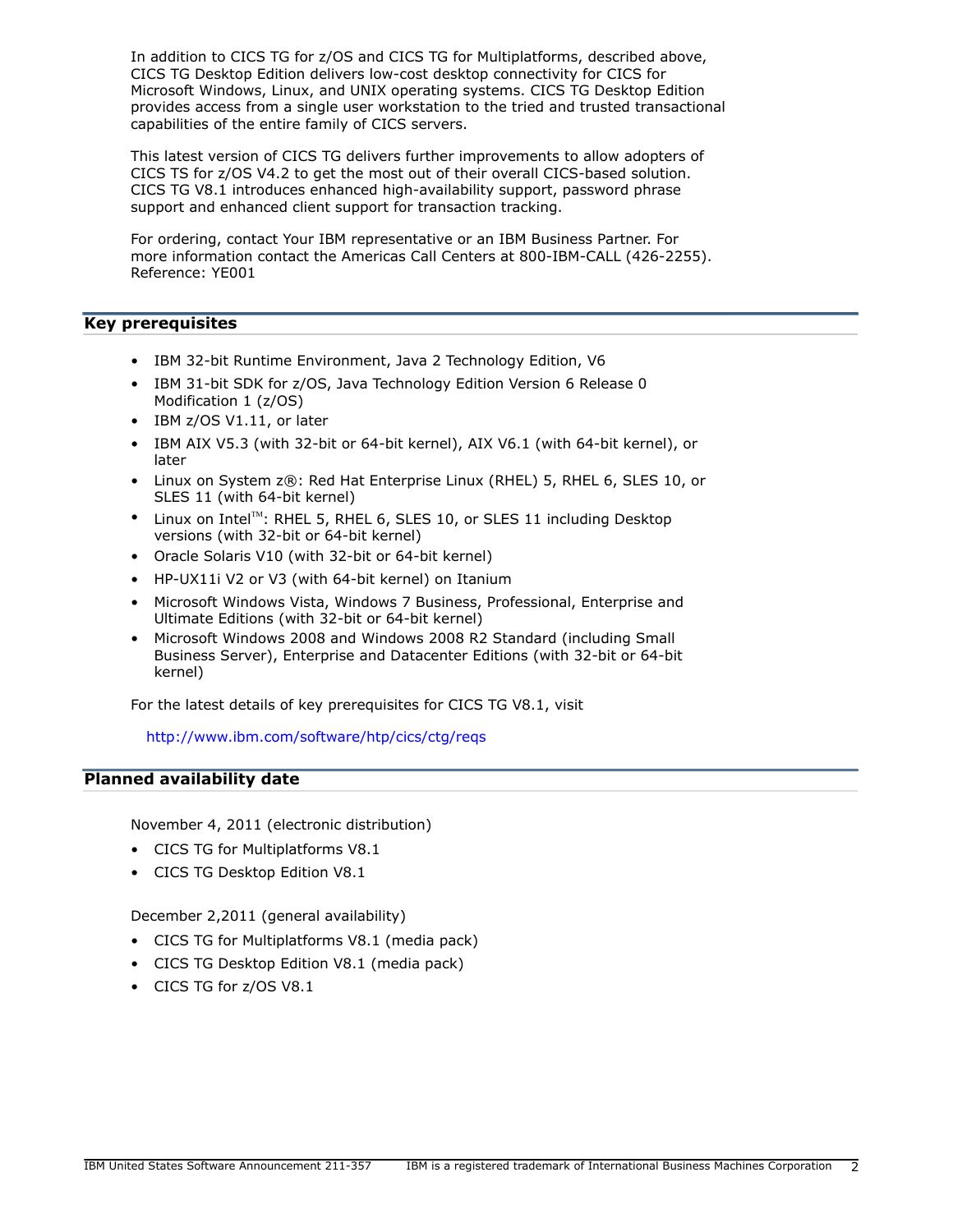## <span id="page-2-0"></span>**Description**

CICS TG, a market-leading, enterprise connector from IBM, is production proven for over a thousand customers as a high-performing, security-rich, and scalable method of service-oriented architecture (SOA) access to CICS, providing the following features:

- Delivers JEE standards-based access to CICS applications, while requiring minimal changes to CICS and usually no changes to existing CICS applications
- Provides quick and easy connector access to CICS applications from a wide variety of environments, including Java, C, Microsoft .NET and COBOL runtimes
- Enables the rapid deployment of CICS applications as fully scalable services in an enterprise-wide SOA
- Allows the reuse of existing CICS applications as services in comprehensive and sophisticated JEE, and web services solutions hosted on powerful application servers such as WebSphere Application Server
- Allows CICS applications to be integrated with cloud based infrastructure through products, such as IBM Workload Deployer

CICS TG supports common programming frameworks allowing a wide variety of application platforms to securely integrate with CICS. While JCA provides the highest qualities of service (connection pooling, transaction management) for applications deployed to a JEE application server, such as WebSphere Application Server, the CICS TG APIs for Microsoft .NET and C, COBOL, and Java applications allow Microsoft Windows, UNIX, and Linux platforms to exploit the robust and scalable connectivity available through CICS TG.

#### *Key enhancements*

CICS TG V8.1 provides significant enhancements over previous releases in areas supporting key themes of Availability and Scalability, IT Simplification, and Open Platform Integration.

#### *Availability and Scalability*

While previously, high availability (HA) and scalability might have been the preserve of relatively few high-end enterprises, today even small business require demanding qualities of service to satisfy the web-based, 24x7 access from their client applications to back-end CICS business services. CICS TG V8.1 helps to satisfy this growing demand in a number of ways, including improved support for HA solutions, such as Dynamic Server Selection, support for AIX Workload Partitioning, and improved fail-over for IPIC connections

Customers using CICS TG for z/OS can now benefit from policy-based configurable Dynamic Server Selection, providing out-of-the-box high availability support for ECI and ESI workloads, and simplified mechanism for creating CICS high-availability topologies.

Dynamic Server Selection can also assist customers to deploy more scalable solutions, by spreading the incoming workload across a range of target CICS regions.

High availability of the connection from the CICS TG to CICS is improved through the support of the CICS Request Exit with CICS TG for Multiplatforms, and CICS TG Desktop Edition. CICS SuppportPac CA1T provides a working sample CICS Request exit for deployment into the Gateway daemon, enabling remote Java, Microsoft .NET and ECI Version 2 clients to exploit a CICS high availability infrastructure.

In the event that connections to CICS servers fail, it is important that the CICS TG is able to detect and respond to such failures quickly. A new customizable server retry interval for IPIC connections shortens time-to-failure, allowing faster fail-over to an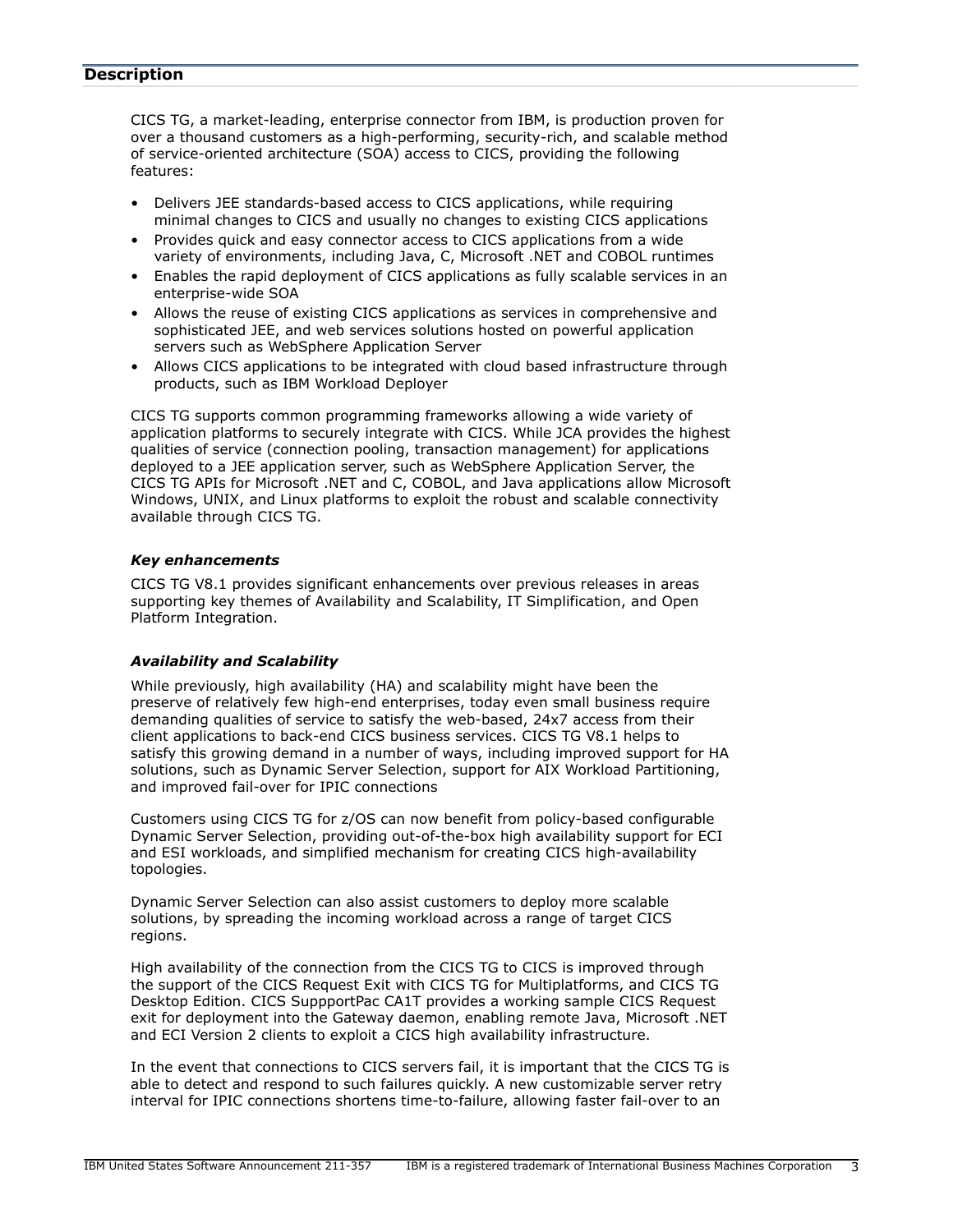alternate CICS server when used with Dynamic Server Selection in a high-availability configuration.

CICS TG V8.1 supports the use of AIX virtualization through Workload Partitioning (WPAR), both for client applications and for CICS TG daemon processes. CICS TG supports using application WPARs for client applications in remote mode or, where the IPIC protocol is used, in local mode.

Client applications running in application WPARs have their own isolated environment, complete with their own network stack, so any problem will not affect the rest of the LPAR or any other WPARs running within it. In scenarios where multiple long-running applications are run in the same LPAR, running each in their own application WPAR will isolate them from the rest of the system, allowing other applications to continue to run unaffected.

System WPARs offer other advantages, such as the ability to run multiple CICS TG versions concurrently, testing new CICS TG releases before deploying, more lightweight installation packages, and the ability to run multiple Gateway daemons in the same LPAR.

## *IT simplification*

This new release continues the process to simplify the installation, configuration, deployment, and management of CICS TG, including a range of enhancements to its plug-in for the CICS Explorer, JCA 1.6 support, and improved security management.

An enhanced CICS TG plug-in for CICS Explorer makes it even easier to manage CICS TG installations deployed on z/OS or distributed platforms. Gateways and connections can now be viewed, operated, and tested in the context of the CICS regions and applications they connect to, especially useful for enterprises with large or complex topologies. User-defined connection groups can now be created, and the connection import/export capability enables sharing of definitions between multiple CICS Explorer users. Column sorting of the CICS TG gateway and connection views helps customers with large CICS TG deployments.

CICS TS for z/OS (CICS TS) V4.2 introduced transaction tracking to assist customers in diagnosing problems that sometimes occur when complex distributed transactions spread across a CICSplex. CICS TG V8.1 now builds on this capability by providing access to transaction origin data from within request monitoring exits, deployed in Java client topologies. This gives ECI Version 2 clients the ability to set the CICS TG client APPLID, which can then be accessed within the origin data section of the CICS task association data. These capabilities extend the scope for the end-toend monitoring of distributed transactions using tools such as the CICS TG Simple Request Monitor provided in CICS SupportPac CH51.

New in CICS TG V8.1 (excluding Desktop Edition) is JCA 1.6 exploitation, when used in conjunction with supporting JEE 6 certified applications servers such as WebSphere Application Server V8. With JCA 1.5, if customers had different applications requiring one-phase and two-phase commit processing, they needed to install and configure two resource adapters. Now, with JCA 1.6, which pushes the transactional attribute up to the connection factory level, only one resource adapter is required, reducing confusion about which resource adapter to pick, reducing maintenance overheads, and increasing flexibility in deployment.

Security enhancements include support for password phrases with ECI and ESI requests to CICS TS V4.2, and the ability to use the ESI to verify security credentials and change passwords and password phrases when connected to CICS TS using IPIC connections. Password phrases allow longer and more complex strings of mixedcase characters to be used to authenticate a user ID. Longer password phrases offer improved system protection and greater usability since they are less likely to be guessed and require more processing power to sustain an attack.

Previously ESI support was only available using CICS TG for Multiplatforms with SNA connections, so the new ESI support using IPIC connections provides password expiry management capabilities to the z/OS customer for the first time and can assist CICS TG for Multiplatforms customers in their migration efforts from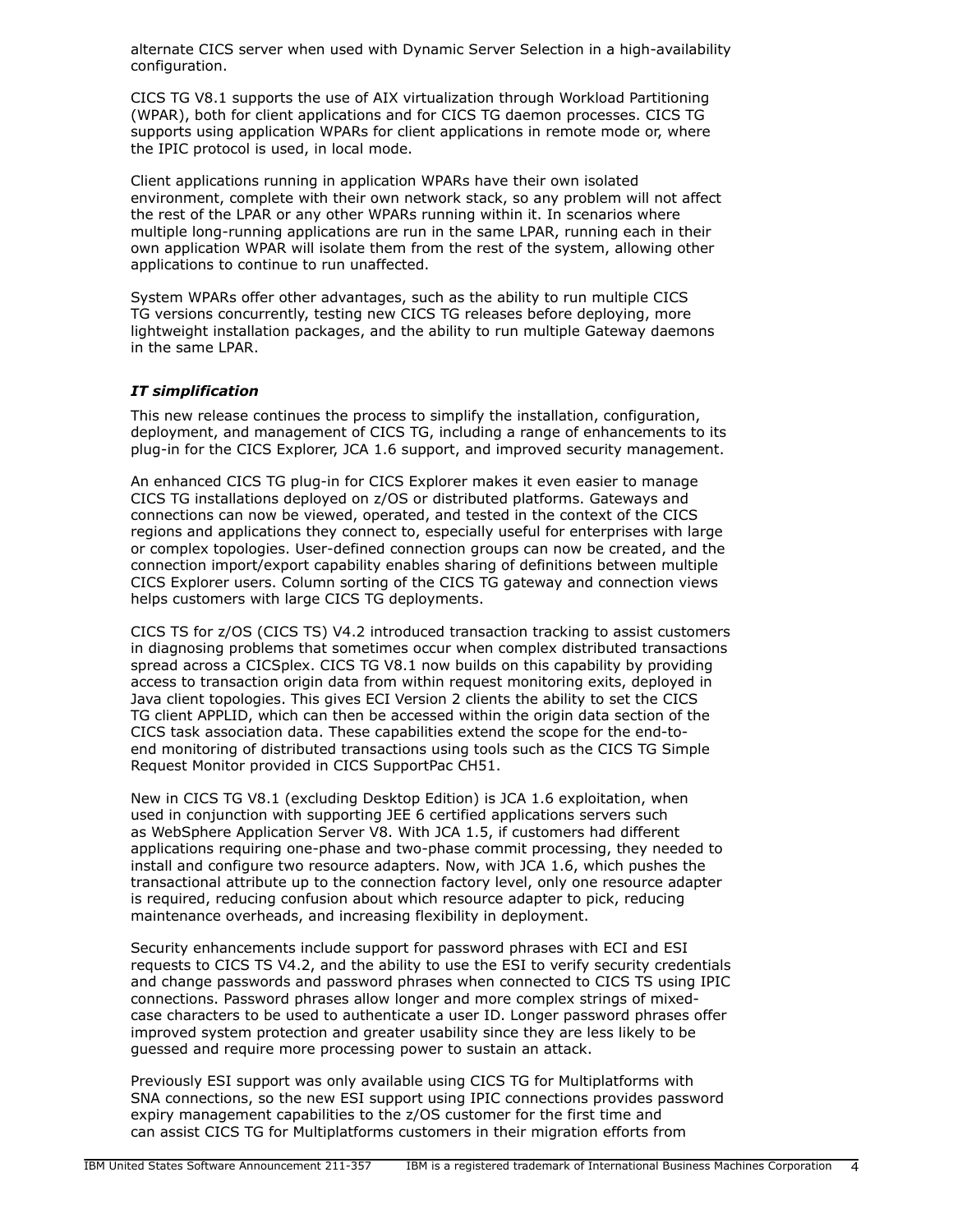SNA to IPIC. This improved password management is available for all supported programming languages.

A new message help look-up utility is provided, offering immediate assistance for systems administrators on CICS TG for Multiplatforms.

## *Open platform integration*

CICS TG V8.1 extends its ability to integrate applications with CICS, with a number of important enhancements.

On Microsoft Windows, the CICS TG .NET API is extended to use CICS channels and containers, providing relief from the previous 32KB limit for a COMMAREA, enabling the transmission and receipt of the large data-streams that are more prevalent today. Again, on Microsoft Windows, the .NET API now provides interoperability with 32-bit or 64-bit compilers and runtime environments.

Platform support is extended to include AIX V7, including POWER® 7, and Red Hat Enterprise Linux (RHEL) V6 on Intel, Power®, and System z, enabling customers to benefit from the new capabilities of those platforms.

On z/OS, CICS TG now supports IBM 31-bit SDK for z/OS Java Technology Edition, Version 6.0.1, providing exploitation of z196 hardware instructions.

## *New and updated function delivered by APAR PTF since prior release*

PM30310, UK63867 -- CICS TG logging of CICS messages when the IPIC protocol is used and a security error occurs.

PM34809 -- (Not applicable to CICS TG for z/OS) - cicsterm support for additional default colors when using a 3270 datastream with extended attributes.

PM43501, UK70782, and PM45026 -- New CICS TG statistics to reflect network latency for remote clients.

#### Accessibility by people with disabilities

The following features support use by people with disabilities:

- Operation by keyboard alone
- Optional font enlargement and high-contrast display settings
- Ability to run with screen readers and screen magnifiers for use by people with visual impairment
- Communication of all information independently of color

The Information Center is accessible to people with visual, physical, or hearing impairment. All functions can be performed without the use of a mouse. Text descriptions are provided for all diagrams, which can be read by a screen reader. The publications documents are also provided in PDF format; this is accessible using Acrobat Reader 8.1, or later.

A US Section 508 Voluntary Product Accessibility Template (VPAT) containing details on accessibility compliance can be requested at

[http://www.ibm.com/able/product\\_accessibility/index.html](http://www.ibm.com/able/product_accessibility/index.html)

#### Section 508 of the US Rehabilitation Act

CICS TG V8.1 products are capable, as of December 2 2011, when used in accordance with the associated IBM documentation, of satisfying the applicable requirements of Section 508 of the Rehabilitation Act, provided that any assistive technology used with the product properly interoperates with it.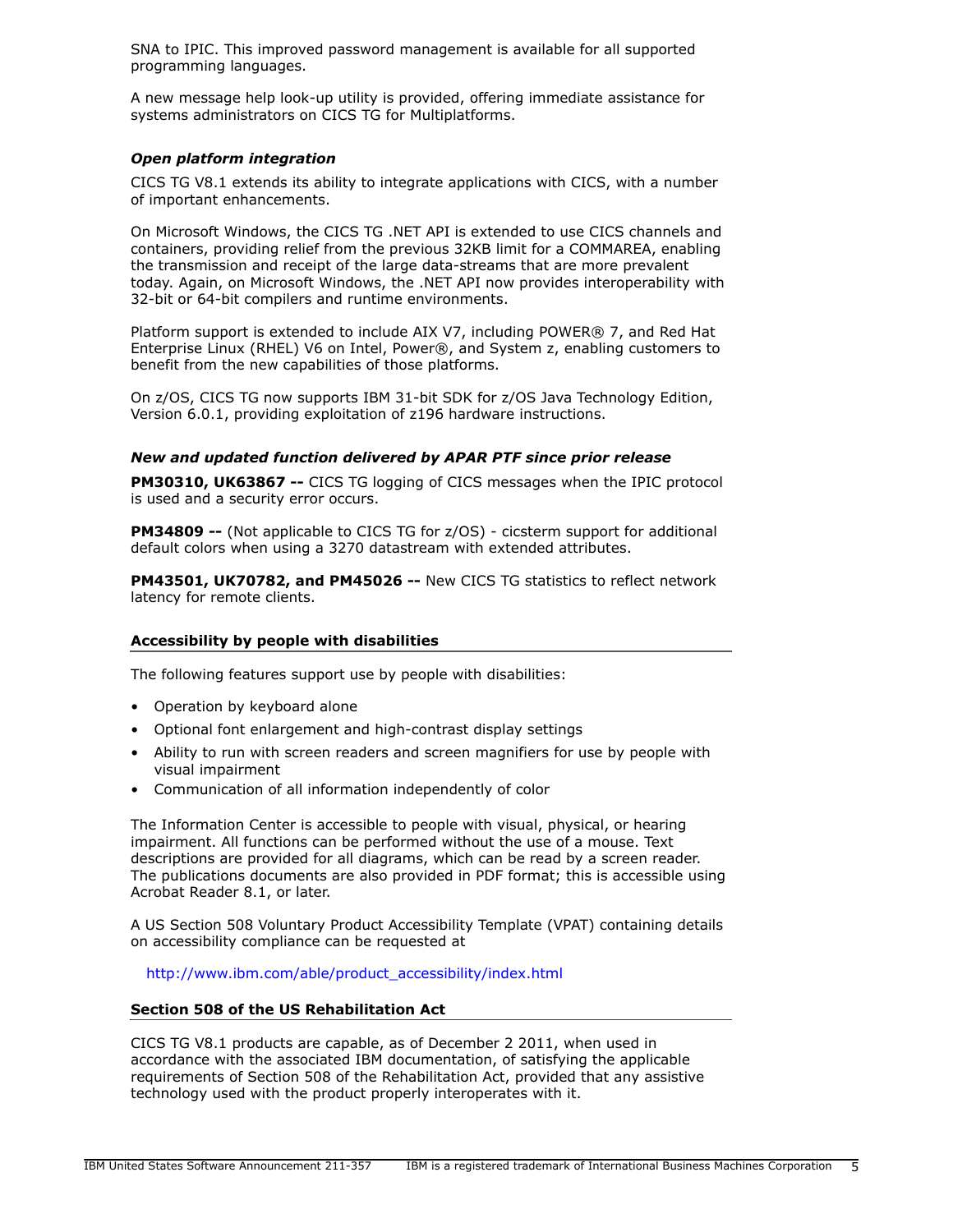## Value Unit-based pricing for System z products

Value Unit pricing for eligible System z IBM International Program License Agreement (IPLA) programs enables a lower cost of incremental growth and enterprise aggregation. Each System z IPLA product with Value Unit pricing has a single price per Value Unit and a conversion matrix, called Value Unit Exhibit, for converting from some designated measurement to Value Units. Most commonly, Millions of Service Units (MSUs) is the measurement designated by IBM to be converted to Value Units. Some other measurements are engines or messages. Since MSUs are the most common measurement, that measurement will be used for the remainder of this description.

Value Unit pricing offers price benefits for you. For each System z IPLA program with Value Unit pricing, the quantity of that program needed to satisfy applicable IBM terms and conditions is referred to as the **required license capacity.** Each of the various Value Unit Exhibits stipulate that the larger your required license capacity, the fewer Value Units per MSU you will need. Value Unit Exhibits are uniquely identified by a three digit code and referred to using the nomenclature VUExxx, where xxx is the three digit code.

Subsequent acquisitions of Value Unit priced programs offer additional price benefits. The quantity of each System z IPLA program that you have acquired is referred to as entitled license capacity. If you wish to grow your entitled license capacity for a System z IPLA program, the calculation to determine additional needed Value Units is based upon the number of Value Units already acquired.

For each System z IPLA program with Value Unit pricing, you should:

- Determine the required license capacity, in MSUs
- Aggregate the MSUs across the enterprise
- Convert the total MSUs to Value Units, using the applicable Value Unit Exhibit
- Multiply the price per Value Unit by the total number of Value Units to determine the total cost

To simplify conversion from the designated measurement to Value Units or viceversa, use the Value Unit Converter Tool. For additional information or to obtain a copy of the Value Unit Converter Tool, visit the Value Unit Converter Tool website

#### <http://ibm.com/zseries/swprice/vuctool>

Note that Value Units of a given product cannot be exchanged, interchanged, or aggregated with Value Units of another product.

To determine the required license capacity for the System z IPLA program you selected, refer to the [Terms and conditions](#page-19-0) section.

#### <span id="page-5-0"></span>Product positioning

An increasingly competitive economic environment is driving many businesses to transform their existing CICS applications using SOA and Web 2.0 strategies. The same pressures also force IT managers, CICS system programmers, and application developers to develop applications and operate systems at peak level while maintaining service level commitments and meeting regulatory and corporate governance requirements.

To help support this demanding environment, CICS TG provides a productionproven, high-performing, security-rich and scalable JEE connector that requires minimal changes to CICS systems and usually no changes to existing CICS applications. CICS TG allows you to rapidly service-enable your CICS applications by connecting them to new environments, such as the enterprise service bus (ESB) at the heart of your SOA.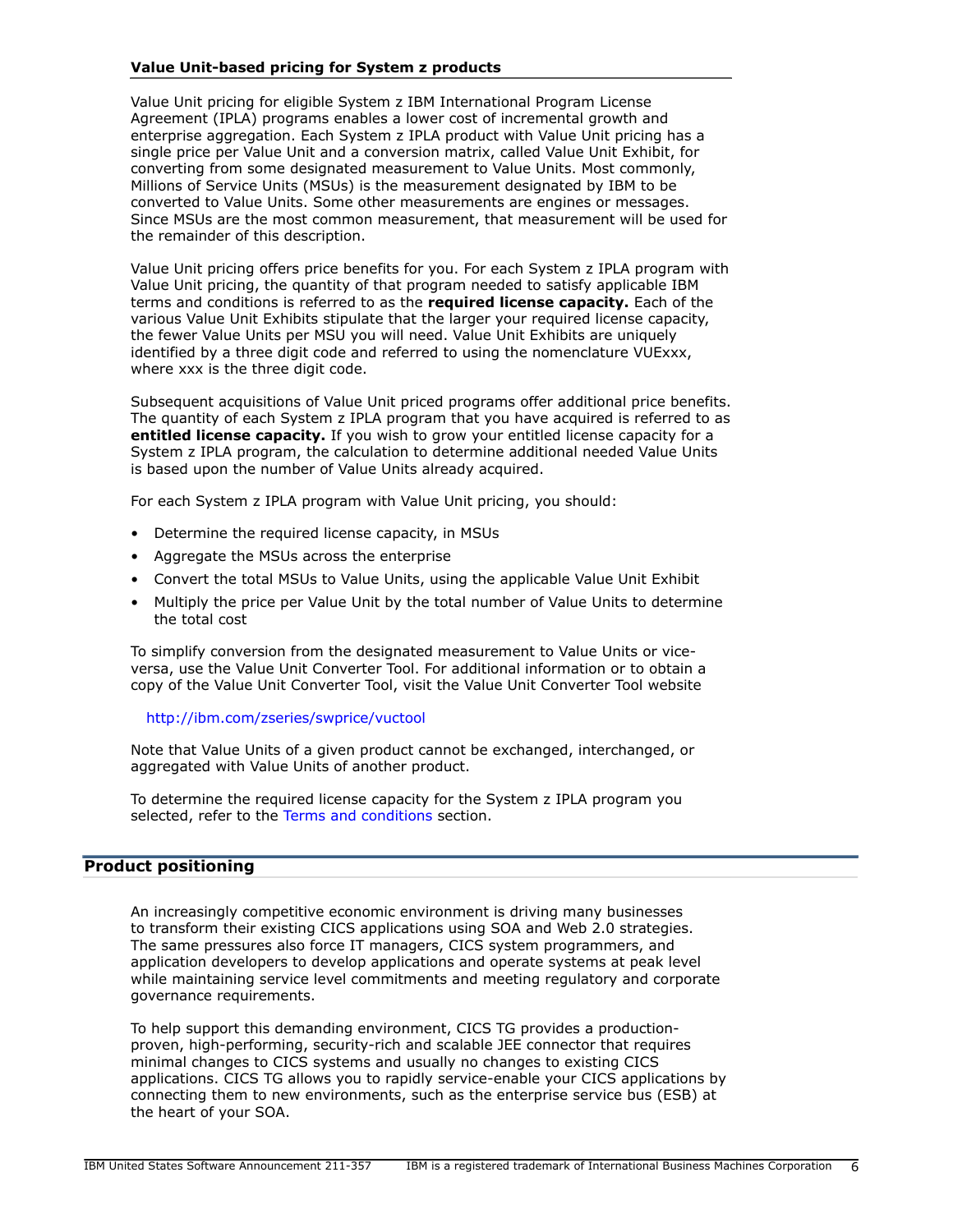To enable comprehensive composite application serving infrastructures, CICS TG provides connectivity from WebSphere SOA foundation servers to CICS TS. The strategic interface within CICS TG that enables this is the JCA adapter, a component of the JEE specification.

JCA is a popular method of JEE connectivity because of its ease of implementation and high qualities of service. It delivers managed qualities of service for connections, transactions and security and is transparent to application developers.

In a managed environment, like that of WebSphere Application Server system, contracts enable these management capabilities. They help to make the JCA a robust solution for integrating COMMAREA or container-based CICS applications with JEE applications running in WebSphere Application Server.

Tightly-coupled connectivity solutions such as JCA, along with other JEE standard services, such as Java Message Service (JMS) and Java Database Connectivity (JDBC), can coexist with loosely-coupled web services to take advantage of the agility of an SOA.

The term tightly-coupled means that there is a predetermined client-server or consumer-publisher relationship that is not easy to change. In such a case, for a given client there is typically only one specific server with technical interaction that is fault-sensitive. Therefore, the client has to handle protocol-related errors.

Loosely-coupled systems are often designed to work on a problem partitioned around data flow boundaries in which workers solve only one part of a larger problem, the context of which is not necessarily known. Often, such systems are inherently extensible by means of adding more workers. The choice among web services and JCA implementations for integration is based on multiple criteria. By mapping to the requirements for particular solutions and by prioritizing these requirements, architects can choose the right implementation for their particular case.

Choosing the right deployment platform for your gateway is important. CICS TG V8.1 currently supports the following platforms:

- $\bullet$  z/OS
- AIX
- Linux on Intel, POWER or System z
- Microsoft Windows
- Oracle Solaris on the SPARC platform
- HP-UX on 64-bit HP Itanium $\mathbb{M}$

Connectivity is provided on these platforms from all supported WebSphere Application Server environments to all supported CICS servers. The qualities of service of CICS TG are highest when deploying on the z/OS platform.

IBM TXSeries for Multiplatforms is a distributed CICS Online Transaction Processing (OLTP) environment for business-critical applications written in enterprise programming languages. CICS TG is the strategic connector between TXSeries CICS servers and WebSphere Application Servers. TXSeries is the ideal deployment environment for high-performance, distributed transactional applications that integrate well into your mixed-language, multiplatform SOA solution. TXSeries for Multiplatforms V7.1 extends and enhances the next generation of distributed CICS across a number of platforms. For further details on TXSeries for Multiplatforms V7.1, refer to its announcement in the [Reference information](#page-7-1) section.

To help you transform your CICS TS into your SOA hub on System z, the Rational® Tools and the CICS tools deliver support across the life cycle, whether you are building new or reusing existing applications. Rational tools helps you to modernize and transform existing CICS applications whether your goal is to develop and deploy new workloads to leverage the unique performance, availability, security, and cost benefits of System z, or to increase your responsiveness to business requirements by modernizing your mainframe platform. CICS tools enable you to optimize the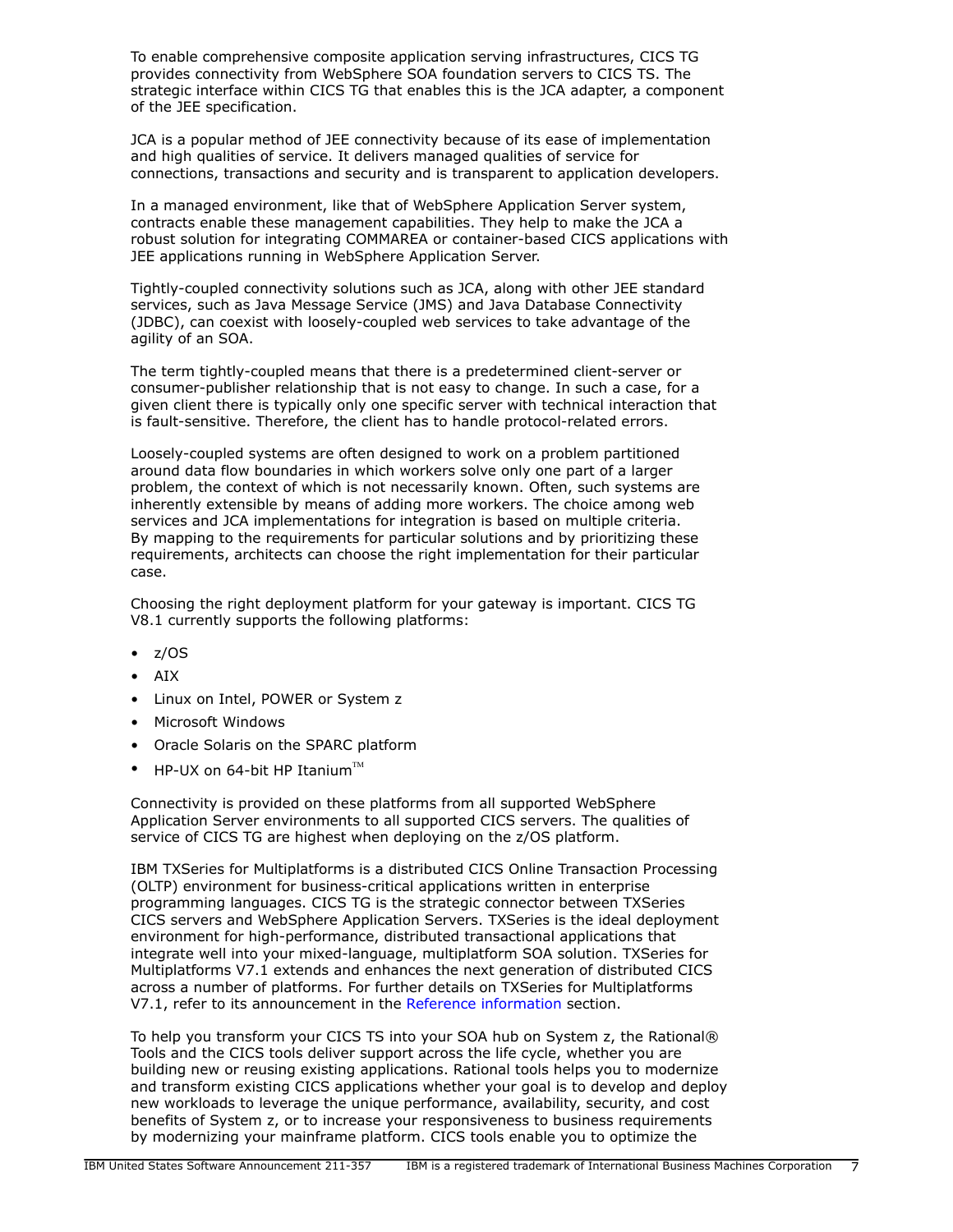management of your IT environment, reducing cost and complexity while improving governance and compliance.

CICS and System z tools enhance the CICS family of transaction processing solutions by analyzing and optimizing the functionality, performance, and efficiency of CICS systems. Some of these tools help your customers make the most of their CICS TG:

- IBM Tivoli® OMEGAMON® XE for CICS TG on z/OS Real-time performance management, monitoring, and troubleshooting for CICS TG.
- CICS Performance Analyzer for z/OS (CICS PA) a reporting tool that provides information on the performance of CICS systems and applications. Built to address CICS performance analysis, system tuning and capacity planning, CICS PA also helps with management and upgrading of CICS systems to the latest versions of CICS TS. CICS PA provides a level of detail and flexibility that can easily help find new ways to improve CICS system performance, lower maintenance costs, and strategically plan IT investments. CICS PA V3.2 offers support for the SMF 111 records generated on z/OS by CICS TG V8.1, providing an even more comprehensive understanding of CICS system performance.

For more details of the CICS Tools family, visit

<http://ibm.com/cics/tools/>

For a trial of CICS TG, please contact your local IBM sales representative.

## <span id="page-7-1"></span>Reference information

For the announcement of CICS TSfor z/OS V4.2, refer to Software Announcement [211-080](http://www.ibm.com/common/ssi/cgi-bin/ssialias?infotype=an&subtype=ca&appname=gpateam&supplier=897&letternum=ENUS211-080), dated April 05, 2011

For the announcement of TXSeries for Multiplatforms V7.1, refer to Software Announcement [209-040](http://www.ibm.com/common/ssi/cgi-bin/ssialias?infotype=an&subtype=ca&appname=gpateam&supplier=897&letternum=ENUS209-040), dated March 17, 2009

#### <span id="page-7-0"></span>Program number

Program number (PID) VRM Program name 5655-W10 8.1.0 CICS TG for z/OS 5724-I81 8.1.0 CICS TG for Multiplatforms 5725-B65 8.1.0 CICS TG Desktop Edition

#### Product identification (PID) number

| Program | Subscription and                |
|---------|---------------------------------|
|         | number (PID) Support PID number |
|         |                                 |

5655-W10 5655-M70

## Offering Information

Product information is available via the Offering Information website

<http://www.ibm.com/common/ssi>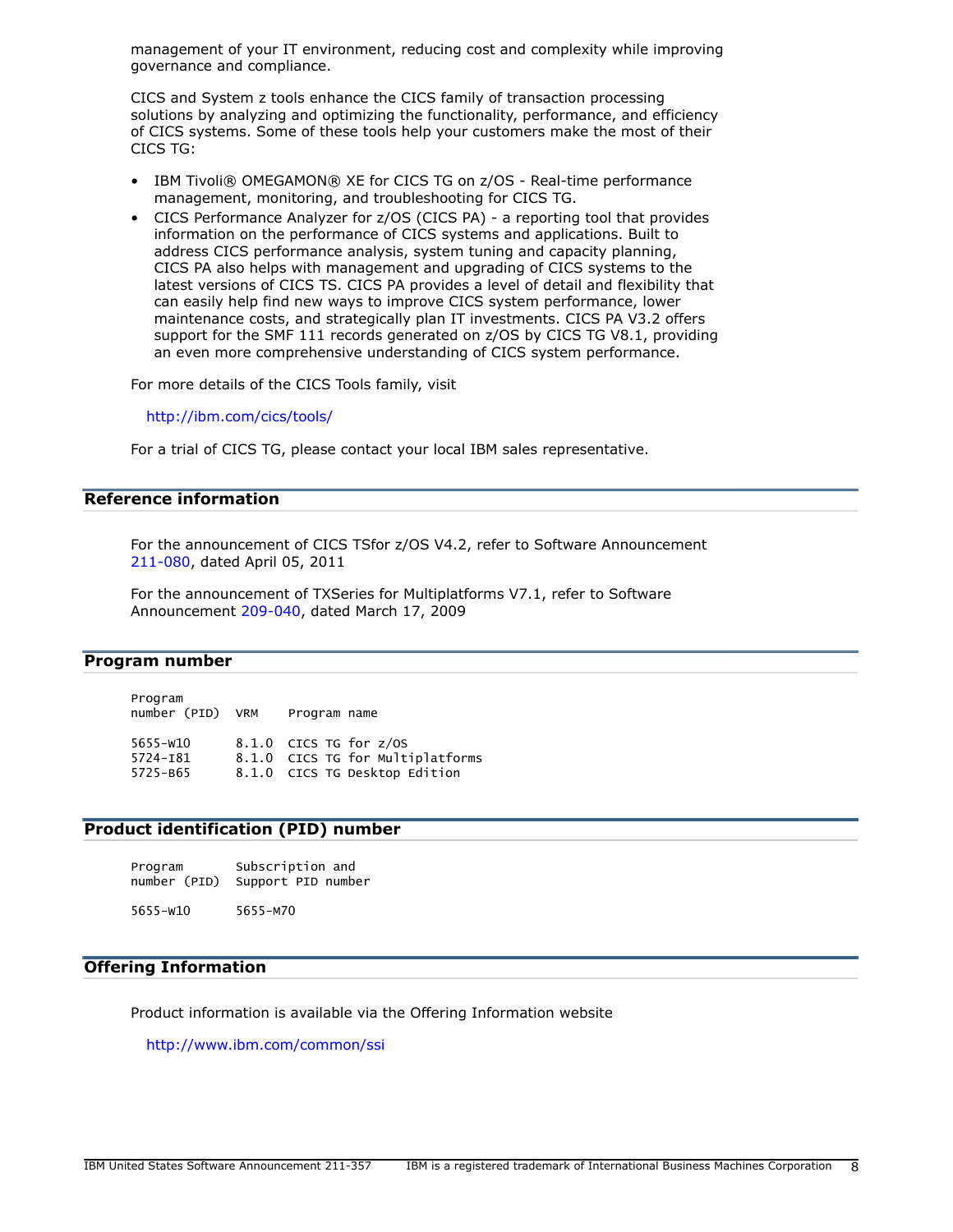#### Business Partner information

If you are a Direct Reseller - System Reseller acquiring products from IBM, you may link directly to Business Partner information for this announcement. A PartnerWorld® ID and password are required (use IBM ID).

<https://www.ibm.com/partnerworld/mem/sla.jsp?num=211-357>

## <span id="page-8-0"></span>**Publications**

No hardcopy publications are shipped with either of these products.

For CICS TG for Multiplatforms, and CICS TG Desktop Edition, the associated Information Center is provided on the accompanying product media pack DVD.

Effective December 2, 2011, the Information Center for CICS TG can also be accessed at the following websites

<http://publib.boulder.ibm.com/infocenter/cicstgzo/v8r1/index.jsp> <http://publib.boulder.ibm.com/infocenter/cicstgmp/v8r1/index.jsp>

Included in the associated Information Center are the following documents:

| PDFs available at IBM publications center                            | <b>Order</b><br>number |
|----------------------------------------------------------------------|------------------------|
| CICS TG V8.1 Program Directory                                       | GI13-0575              |
| CICS TG for z/0S V8.1 z/0S Administration                            | SC34-7220              |
| CICS TG for z/OS V8.1 Programming Guide                              | SC34-7221              |
| CICS TG for Multiplatforms V8.1 UNIX and Linux Admin.                | SC34-7216              |
| CICS TG for Multiplatforms V8.1 Windows Administration               | SC34-7217              |
| CICS TG for Multiplatforms V8.1 Programming Guide                    | $SC34 - 7218$          |
| CICS TG for Multiplatforms V8.1 Programming Reference                | SC34-7219              |
| CICS TG for Multiplatforms V8.1 Messages                             | SC34-7222              |
|                                                                      |                        |
|                                                                      | order                  |
| Information center downloads at IBM publication center               | number                 |
|                                                                      |                        |
| CICS TG for z/OS V8.1 Information Center plug-in                     | SC34-7227              |
| CICS TG for z/0S V8.1 Information Center (Windows)                   | SC34-7228              |
| CICS TG for z/OS V8.1 Information Center (AIX)                       | SC34-7229              |
| CICS TG for z/OS V8.1 Information Center (Linux)                     | SC34-7230              |
| CICS TG for $z/0S$ V8.1 Information Center $(z/0S)$                  | SC34-7231              |
| CICS TG for Multiplatforms V8.1 Information Center plug-in SC34-7223 |                        |
| CICS TG for Multiplatforms V8.1 Information Center(Windows)SC34-7224 |                        |
| CICS TG for Multiplatforms V8.1 Information Center(AIX)              | SC34-7225              |
| CICS TG for Multiplatforms V8.1 Information Center(Linux)            | SC34-7226              |

The Information Center is based on the Eclipse platform. Delivery in this form exploits a common framework that is now employed by many other IBM products. This brings a range of benefits to the user. One of these is that the use of a common framework gives a common look and feel, and consistency of behavior across all the using products. The infrastructure also allows you to customize your own Information Centers using plug-ins from multiple products, or to write your own plug-ins.

The IBM Publications Center

<http://www.ibm.com/shop/publications/order>

The Publications Center is a worldwide central repository for IBM product publications and marketing material with a catalog of 70,000 items. Extensive search facilities are provided. Payment options for orders are via credit card (in the US) or customer number for 20 countries. A large number of publications are available online in various file formats, and they can all be downloaded by all countries, free of charge.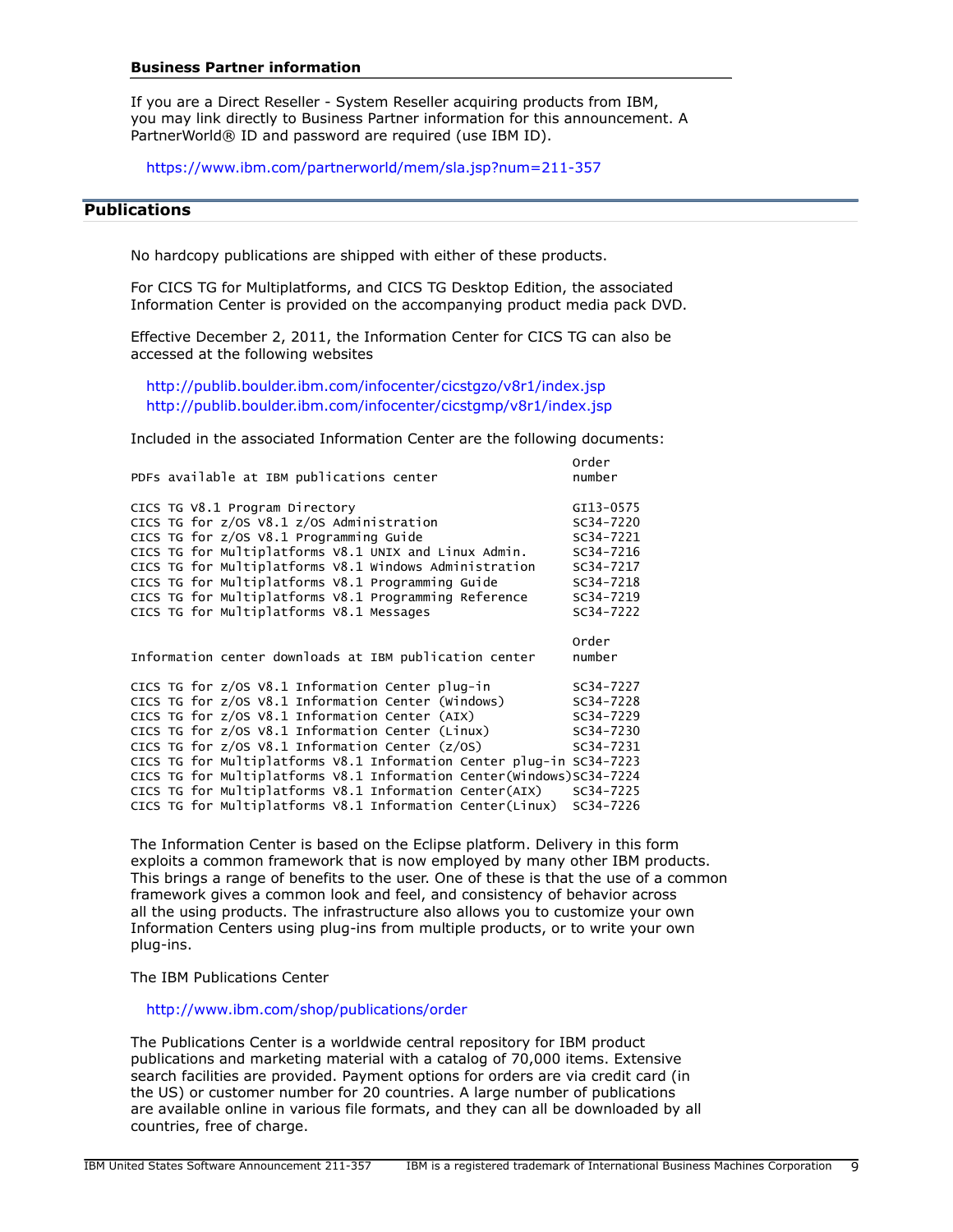## <span id="page-9-0"></span>Specified operating environment

## *Hardware requirements*

CICS TG V8.1 will run on any of the following hardware, supported by an operating system listed in the [Software requirements](#page-9-1) section.

- AIX: 32-bit or 64-bit IBM System p® machine supported by IBM AIX
- Linux: 32-bit or 64-bit Intel Pentium<sup>™</sup>, AMD Opteron or Intel EM64T supported by Linux; 64-bit IBM System p machine supported by Linux; IBM System z machine supported by Linux
- Oracle Solaris: 32-bit or 64-bit SPARC system supported by Oracle Solaris Operating Environment
- Microsoft Windows: 32-bit or 64-bit Intel Pentium, AMD Opteron or Intel EM64T supported by Microsoft Windows
- z/OS: IBM System z

For the latest information about hardware supported by CICS TG V8.1, visit

<http://www.ibm.com/software/htp/cics/ctg/reqs>

## <span id="page-9-1"></span>*Software requirements*

The following is a summary of supported operating systems for CICS TG V8.1:

- z/OS V1.11, or later
- AIX V5.3 (with 32-bit or 64-bit kernel), AIX V6.1 (with 64-bit kernel), or later
- Linux on System z: Red Hat Enterprise Linux (RHEL) 5, RHEL 6, SLES 10, or SLES 11 (with 64-bit kernel)
- Linux on Intel: RHEL 5, RHEL 6, SLES 10, or SLES 11 including Desktop versions (with 32-bit or 64-bit kernel)
- Oracle Solaris V10 (with 32-bit or 64-bit kernel)
- HP-UX: 64-bit HP Itanium
- Microsoft Windows Vista, Windows 7 Business, Professional, Enterprise and Ultimate Editions (with 32-bit or 64-bit kernel)
- Microsoft Windows 2008 and Windows 2008 R2 Standard (including Small Business Server), Enterprise and Datacenter Editions (with 32-bit or 64-bit kernel)

The CICS TG is designed to provide interoperability with all supported levels of CICS, the following list summarizes CICS servers currently supported by IBM:

- CICS TSfor z/OS V3.1, or later
- TXSeries for Multiplatforms V6.1, or later
- CICS/VSE V2.3
- CICS TS for VSE V1.1.1
- CICS TS for i5/OS® V5.4, or later
- CICS TS for i V7.1

For information regarding currently supported operating systems and CICS servers, visit

## <http://www.ibm.com/software/htp/cics/ctg/reqs>

The program's specifications and specified operating environment information may be found in documentation accompanying the program, if available, such as a README file, or other information published by IBM, such as an announcement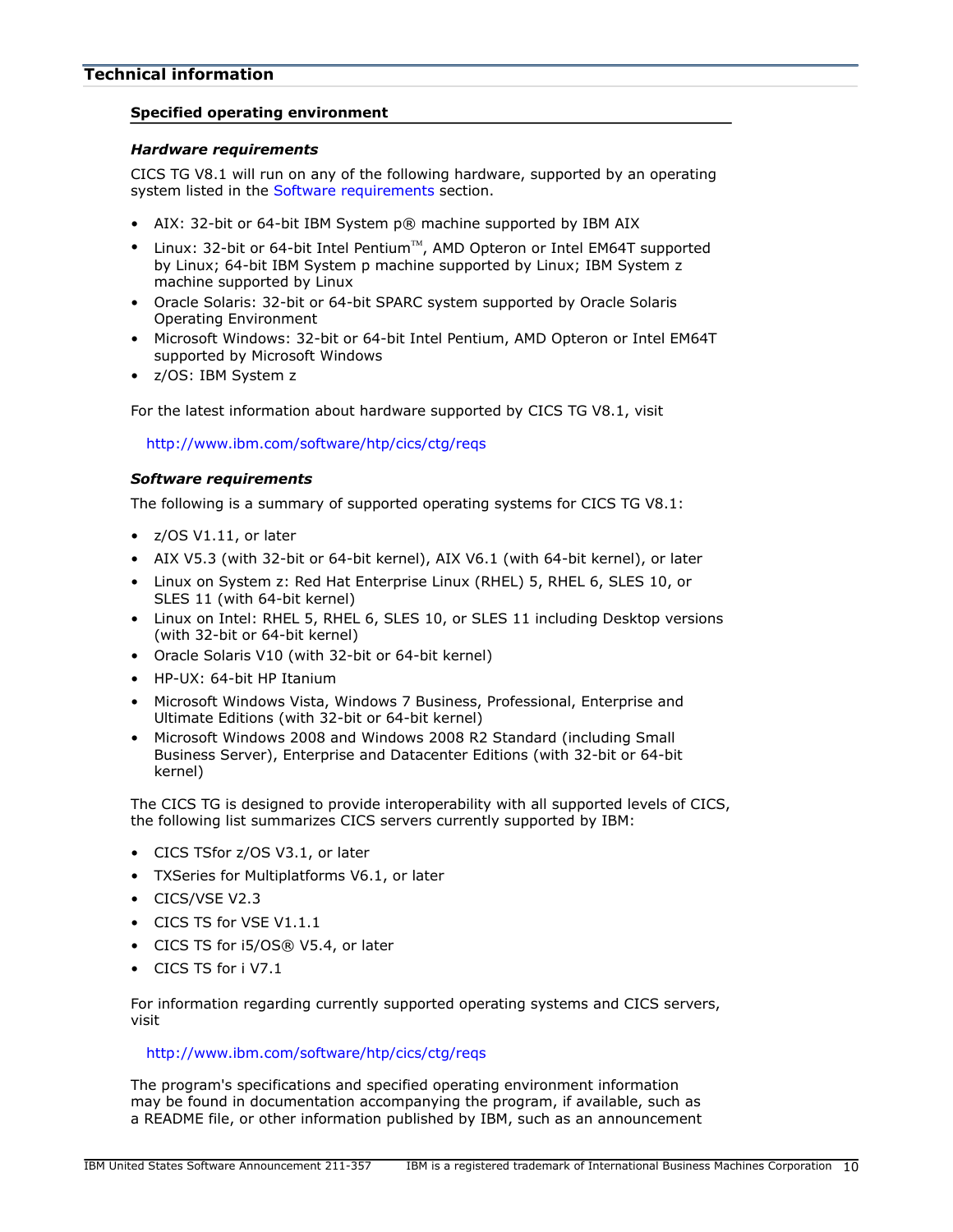letter. Documentation and other program content may be supplied only in the English language.

## *Compatibility*

#### Named pipe protocol compatibility

For CICS TG for Multiplatforms V8.1, or later, the Named Pipe protocol on Microsoft Windows platforms is no longer supported. The recommended migration path is to move connections to a TCP/IP-based protocol.

## ECI Version 2 compatibility

For ECI Version 2 user IDs and passwords, for new applications and existing applications that are recompiled, use the new eci\_userid\_ptr and eci\_password\_ptr fields in the CTG\_ECI\_PARMS structure, and set the eci\_version field to ECI\_VERSION\_2A.

Existing ECI Version 2 applications do not need to be recompiled and will experience no change in runtime behavior. However, compile time support for the older style fields eci\_userid, eci\_password and constants ECI\_USERID\_LENGTH, ECI\_PASSWORD\_LENGTH might be removed by IBM in a future release.

#### User group requirements

This announcement satisfies or partially satisfies the following requirements from one or more of the worldwide user group communities.

| Requirement Description<br>number |                                                                                                           |
|-----------------------------------|-----------------------------------------------------------------------------------------------------------|
| MR0115107224                      | Channels and Containers support for .NET ECI                                                              |
| MR0211102215                      | CICS TG round-robin dynamic routing of EXCI and IPIC<br>requests                                          |
| MR1119024051                      | CICS TG for z/OS to support External Security Interface                                                   |
| MR0226071637                      | ESI support for CICS TG connected to CICS via TCP/IP                                                      |
| MR0216104043                      | Store CICS TG for z/OS configuration MVS™ datasets                                                        |
| MR1018077157                      | CICS TG for z/OS to allow the configuration file                                                          |
|                                   | (ctg.ini) to be a regular z/OS file                                                                       |
| MR0119113611                      | CICS TG on AIX support for WLM function                                                                   |
| MR0403095614                      | CICS TG for AIX to support multiple Gateway deamons                                                       |
| MR041510252                       | Enhance the connection testing capabilities of the CICS                                                   |
|                                   | TG plug-in for CICS Explorer to cater for specific                                                        |
|                                   | bind addresses                                                                                            |
| MR063011446                       | CICS TG metrics for remote client I/O time                                                                |
| MR111710593                       | CICS TG statistics for remote client network time                                                         |
| MR0913102548                      | Improve diagnostic details for JCA connection error<br>message CTG9631E                                   |
| MR0218112841                      | CICS TG for Multiplatforms terminal emulator to support<br>different colors for extended attribute fields |
| MR052303492                       | CICS TG ECI Call returns ECI_ERR_SYSTEM_ERROR (-9)<br>after SIGINT signal is received                     |

#### Planning information

## *Packaging*

#### For CICS TG for z/OS V8.1

CICS TG for z/OS V8.1 is shipped using CBPDO or other customized offerings on 3590 tape.

Also shipped are:

- Documentation CD-ROM (LCD7-4458-00)
- License Information in multi-language booklet (GC34-7247-00)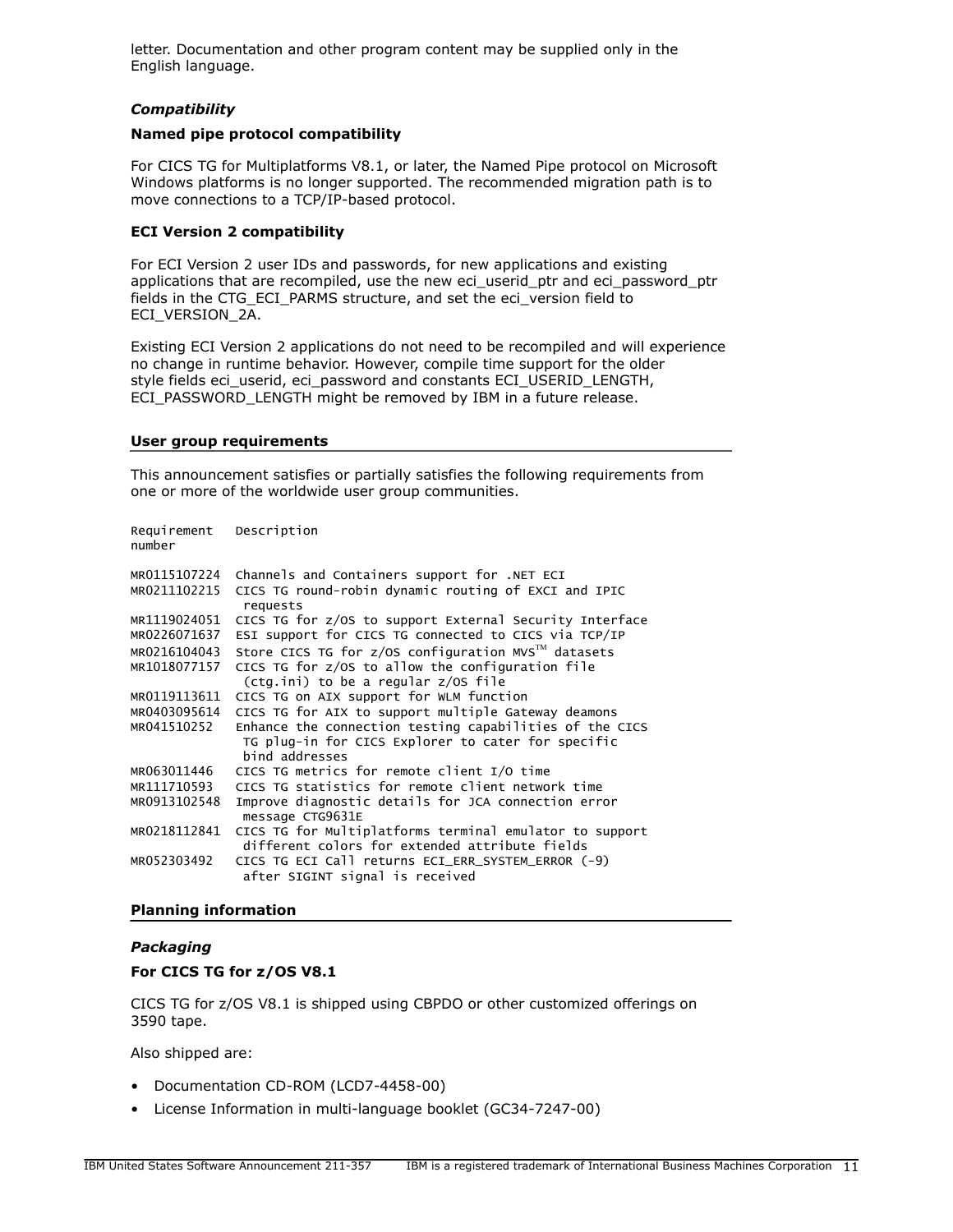#### For CICS TG for Multiplatforms V8.1 and CICS TG Desktop Edition V8.1

These distributed products will be delivered via Passport Advantage®. The software and documentation will be available for electronic download and on a DVD in a media pack. The media pack for CICS TG for Multiplatforms V8.1 and CICS TG Desktop Edition V8.1 will include:

- Program, documentation, and publications DVD
- Quick Start guide

This program, when downloaded from a website, contains the applicable IBM license agreement and License Information, if appropriate, and will be presented for acceptance at the time of installation of the program. For future reference, the license and License Information will be stored in a directory such as LICENSE.TXT.

#### Security, auditability, and control

CICS TG V8.1 uses the security and auditability features of the operating system under which they are running. Customers can use any Security Authorization Facility (SAF)-compliant security product, such as RACF®.

The customer is responsible for evaluation, selection, and implementation of security features, administrative procedures, and appropriate controls in application systems and communication facilities.

## Software Services

IBM Software Services has the breadth, depth, and reach to manage your services needs. You can leverage the deep technical skills of our lab-based, software services team and the business consulting, project management, and infrastructure expertise of our IBM Global Services team. Also, we extend our IBM Software Services reach through IBM Business Partners to provide an extensive portfolio of capabilities. Together, we provide the global reach, intellectual capital, industry insight, and technology leadership to support a wide range of critical business needs.

To learn more about IBM Software Services or to contact a Software Services sales specialist, visit

<http://www.ibm.com/software/sw-services/>

## <span id="page-11-0"></span>Ordering information

The distributed products in this announcement are only available via Passport Advantage. They are not available as shrinkwrap.

Product group: IBM CICS

Product Identifier Description humber (PID)

**Product** the contract of the contract of the contract of the contract of the contract of the contract of the contract of the contract of the contract of the contract of the contract of the contract of the contract of the

|  | IBM CICS Transaction Gateway for z/OS |                                                 | 5655-w10 |
|--|---------------------------------------|-------------------------------------------------|----------|
|  |                                       | IBM CICS Transaction Gateway for Multiplatforms | 5724-181 |
|  |                                       | IBM CICS Transaction Gateway Desktop Edition    | 5725-B65 |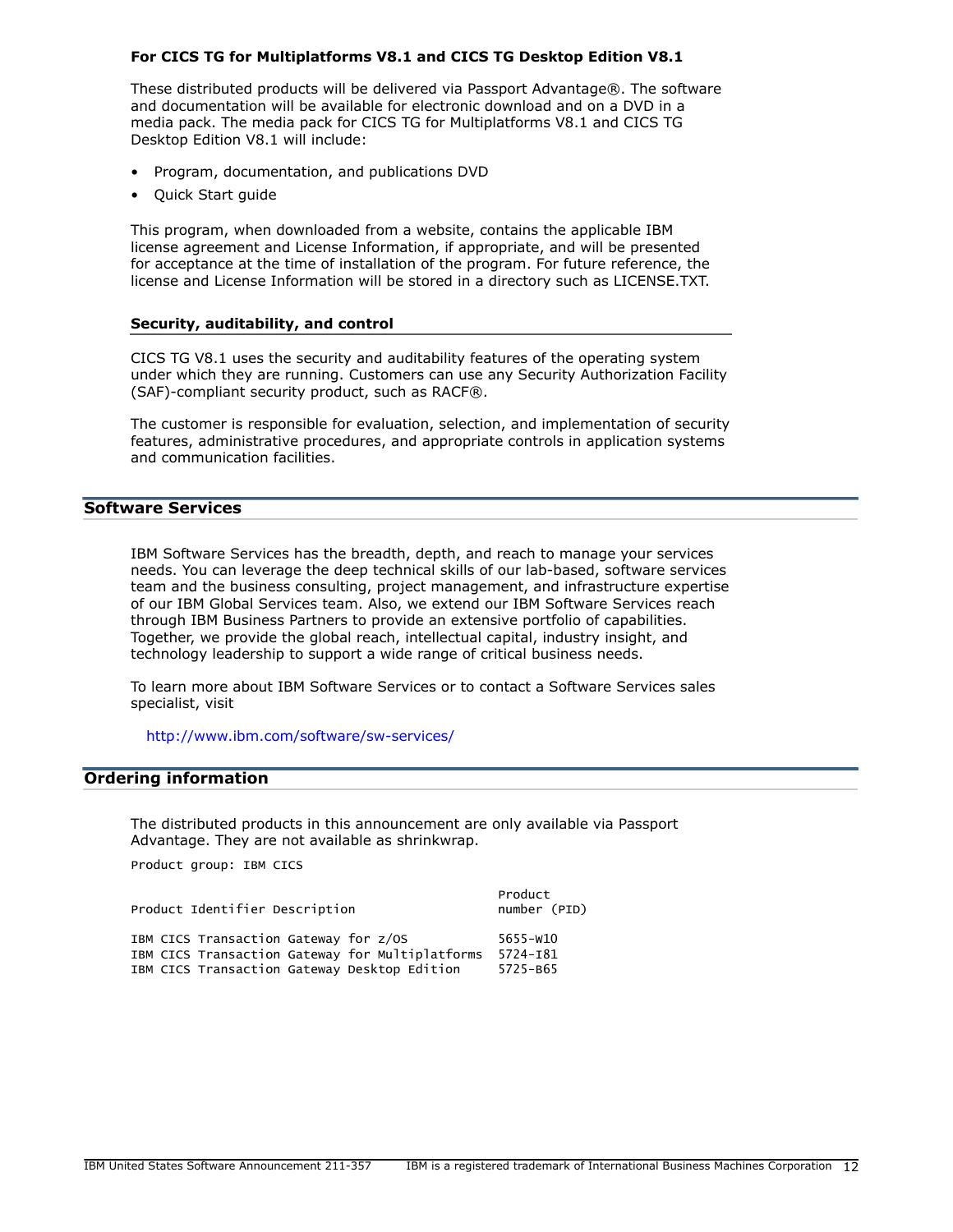| Product category: CICS                                                                          |                |  |  |
|-------------------------------------------------------------------------------------------------|----------------|--|--|
| Passport Advantage program licenses                                                             |                |  |  |
| CICS Transaction Gateway (CICS TG)                                                              |                |  |  |
| Part description                                                                                | Part number    |  |  |
| CICS TG PVU Annual SW Subscription +<br>Support Renewal                                         | E021BLL        |  |  |
| CICS TG Processor Value Unit (PVU) License<br>+ SW Subscription + Support 12 Months             | D55KZLL        |  |  |
| CICS TG PVU SW Subscription + Support<br>Reinstatement 12 Months                                | D55LOLL        |  |  |
| CICS TG Desktop Edition                                                                         |                |  |  |
| CICS TG Desktop Edition Authorized User<br>License + SW Subscription + Support $12$<br>Months   | <b>DOG84LL</b> |  |  |
| CICS TG Desktop Edition Authorized User<br>Annual SW Subscription + Support Renewal             | E0AI3LL        |  |  |
| CICS TG Desktop Edition Authorized User SW<br>Subscription + Support Reinstatement 12<br>Months | <b>DOG85LL</b> |  |  |
| Passport Advantage supply                                                                       | Part number    |  |  |
| CICS TG for Multiplatforms Version 8.1<br>Multilingual Media Pack                               | BA12EML        |  |  |
| CICS TG Desktop Edition for Multiplatforms<br>Version 8.1 Multilingual Media Pack               | BA12DML        |  |  |

## Passport Advantage customer: Media pack entitlement details

## Cross-platform product for use on or with System z

Order the part numbers that follow when the product is running on or connected to a System z server. Otherwise, order from the other set of part numbers in this announcement. This set of part numbers provides the identical supply and authorization as the other set presented in this announcement. There is only one set of media pack part numbers.

| Program name/Description                                                                                             | Part number    |
|----------------------------------------------------------------------------------------------------------------------|----------------|
| CICS TG PVU Annual SW Subscription +<br>Support Renewal                                                              | EOBH8LL        |
| CICS TG PVU License $+$ SW Subscription $+$<br>Support 12 Months                                                     | DOI1MLL        |
| CICS TG PVU SW Subscription + Support<br>Reinstatement 12 Months                                                     | DOI1NLL        |
| ICS TG for zEnterprise™ BladeCenter<br>Extension and Linux on System z PVU<br>Annual SW Maintenance Renewal          | E021CLL        |
| CICS TG for zEnterprise BladeCenter<br>Extension and Linux on System z PVU<br>License + SW Maintenance 12 Months     | D55L1LL        |
| CICS TG for zEnterprise BladeCenter<br>Extension and Linux on System z PVU SW<br>Maintenance Reinstatement 12 Months | <b>D55L2LL</b> |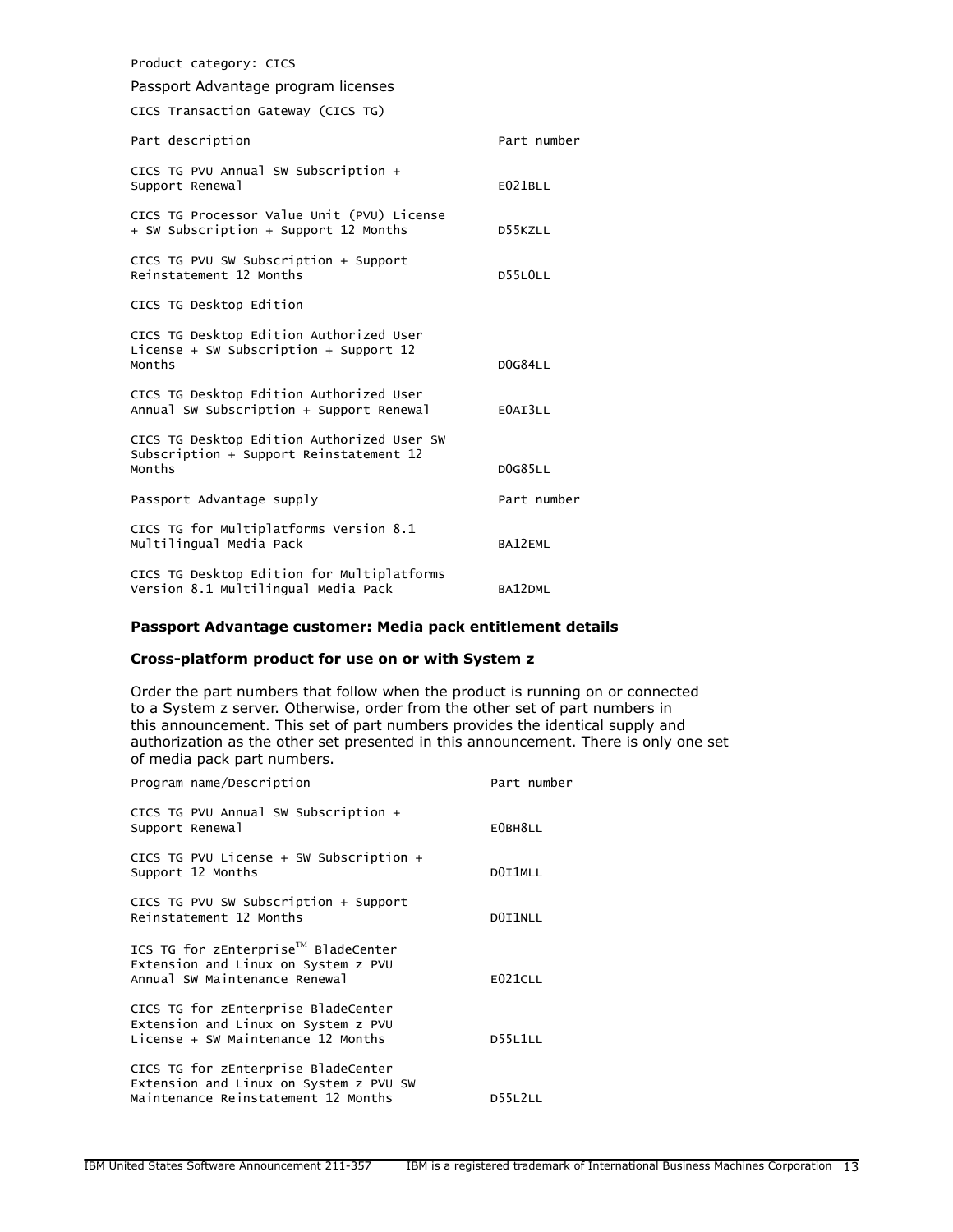| CICS TG Desktop Edition Authorized User for<br>zEnterprise BladeCenter® Extension and Linux<br>on System z License + SW Subscription +<br>Support 12 Months    | DOG8LLL        |
|----------------------------------------------------------------------------------------------------------------------------------------------------------------|----------------|
|                                                                                                                                                                |                |
| CICS TG Desktop Edition Authorized User<br>for zEnterprise BladeCenter Extension and<br>Linux on System z Annual SW Subscription +<br>Support Renewal          | <b>EOAIFLL</b> |
| CICS TG Desktop Edition Authorized User for<br>zEnterprise BladeCenter Extension and Linux<br>on System z SW Subscription + Support<br>Reinstatement 12 Months | DOG8MLL        |
| CICS TG Desktop Edition Authorized User                                                                                                                        |                |
| License + SW Subscription + Support $12$<br>Months                                                                                                             | DOI1PLL        |
| CICS TG Desktop Edition Authorized User<br>Annual SW Subscription + Support Renewal                                                                            | EOBH9LL        |
| CICS TG Desktop Edition Authorized User<br>SW Subscription + Support Reinstatement 12<br>Months                                                                | DOI1QLL        |
| On/Off Capacity on Demand (CoD)                                                                                                                                |                |
| CICS TG                                                                                                                                                        |                |
| Part description                                                                                                                                               | Part number    |
| CICS TG Processor Day OOCoD Temporary Use<br>Charge                                                                                                            | ASQ68LL        |

The IBM z/OS program in this announcement has Value Unit-based pricing.

#### *Charge metric*

| Program name                                 |          | PID number Charge metric/unit                    |
|----------------------------------------------|----------|--------------------------------------------------|
| CICS TG for z/0S V8.1                        |          | 5655-W10 Value Units                             |
| CICS TG for z/0S<br>Subscription and Support | 5655-M70 | Value Units                                      |
| CICS TG V8.1                                 | 5724-181 | Processor Day                                    |
| CICS TG $V8.1$                               | 5724-181 | Processor Value Unit (PVU)                       |
| CICS TG $V8.1$                               | 5724-181 | PVU for zBX and Linux on<br>System z             |
| CICS TG V8.1                                 | 5724-181 | PVU System z                                     |
| CICS TG Desktop<br>Edition $V8.1$            | 5725-B65 | Authorized User                                  |
| CICS TG Desktop<br>Edition V8.1              | 5725-B65 | Authorized User for zBX and<br>Linux on System z |
| CICS TG Desktop<br>Edition V8.1              | 5725-B65 | Authorized User for System z                     |

#### Processor Value Unit (PVU)

PVU is a unit of measure by which the program can be licensed. The number of PVU entitlements required is based on the processor technology (defined within the PVU table by processor value, brand, type, and model number at the website below) and the number of processors made available to the program. IBM continues to define a processor, for the purpose of PVU-based licensing, to be each processor core on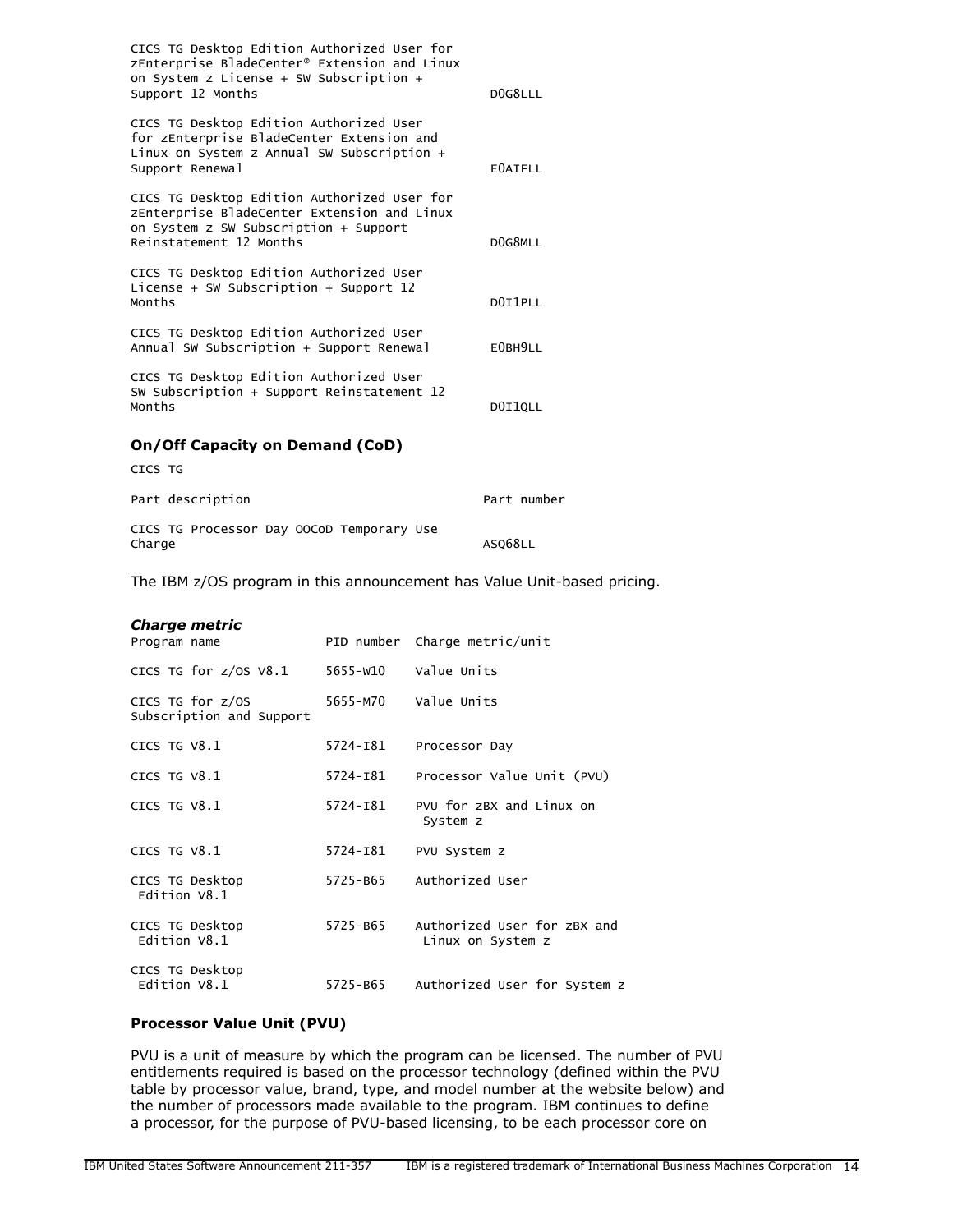a chip. A dual-core processor chip, for example, has two processor cores. The PVU table can be found at

[http://www.ibm.com/software/lotus/passportadvantage/](http://www.ibm.com/software/lotus/passportadvantage/pvu_licensing_for_customers.html) [pvu\\_licensing\\_for\\_customers.html](http://www.ibm.com/software/lotus/passportadvantage/pvu_licensing_for_customers.html)

Licensee can deploy the program using either full capacity licensing or virtualization capacity (sub-capacity) licensing according to the Passport Advantage Sub-Capacity Licensing Terms (refer to the web page below). If using Full Capacity licensing, Licensee must obtain PVU entitlements sufficient to cover all activated processor cores\* in the physical hardware environment made available to or managed by the Program, except for those servers from which the Program has been permanently removed. If using Virtualization Capacity licensing, Licensee must obtain entitlements sufficient to cover all activated processor cores made available to or managed by the Program, as defined according to the Virtualization Capacity License Counting Rules at

[http://www.ibm.com/software/lotus/passportadvantage/](http://www.ibm.com/software/lotus/passportadvantage/Counting_Software_licenses_using_specific_virtualization_technologies.html) [Counting\\_Software\\_licenses\\_using\\_specific\\_virtualization\\_technologies.html](http://www.ibm.com/software/lotus/passportadvantage/Counting_Software_licenses_using_specific_virtualization_technologies.html)

\* An activated processor core is a processor core that is available for use in a physical or virtual server, regardless of whether the capacity of the processor core can be or is limited through virtualization technologies, operating system commands, BIOS settings, or similar restrictions.

## Notes

- Some programs may require licenses for the program and what is being managed. In that case, the following applies. In addition to the entitlements required for the program directly, licensee must obtain PVU entitlements for this program sufficient to cover the processor cores managed by the program.
- Some programs may be licensed on a managed basis only. In that case, the following applies. Instead of the entitlements required for the program directly, licensee must obtain PVU entitlements for this program sufficient to cover the processor cores managed by the program.
- A few programs on an exception basis may be licensed on a referenced basis. In that case, the following applies. Rather than obtaining entitlements for the activated processor cores available to the program, licensee must obtain PVU entitlements for this program sufficient to cover the environment made available to the referenced program as if the program itself were executing everywhere the referenced program was executing, independent of the basis on which the referenced program is licensed.

## For CICS TG for z/OS

## Ordering IBM z/OS through the Internet

ShopzSeries provides an easy way to plan and order your IBM z/OS ServerPac or CBPDO. It will analyze your current installation, determine the correct product migration, and present your new configuration based on IBM z/OS. Additional products can also be added to your order (including determination of whether all product requisites are satisfied). ShopzSeries is available in the US and several countries in Europe. In countries where ShopzSeries is not available yet, contact your IBM representative (or IBM Business Partner) to handle your order via the traditional IBM ordering process. For more details and availability, visit the ShopzSeries website at

<http://www14.software.ibm.com/webapp/ShopzSeries/ShopzSeries.jsp>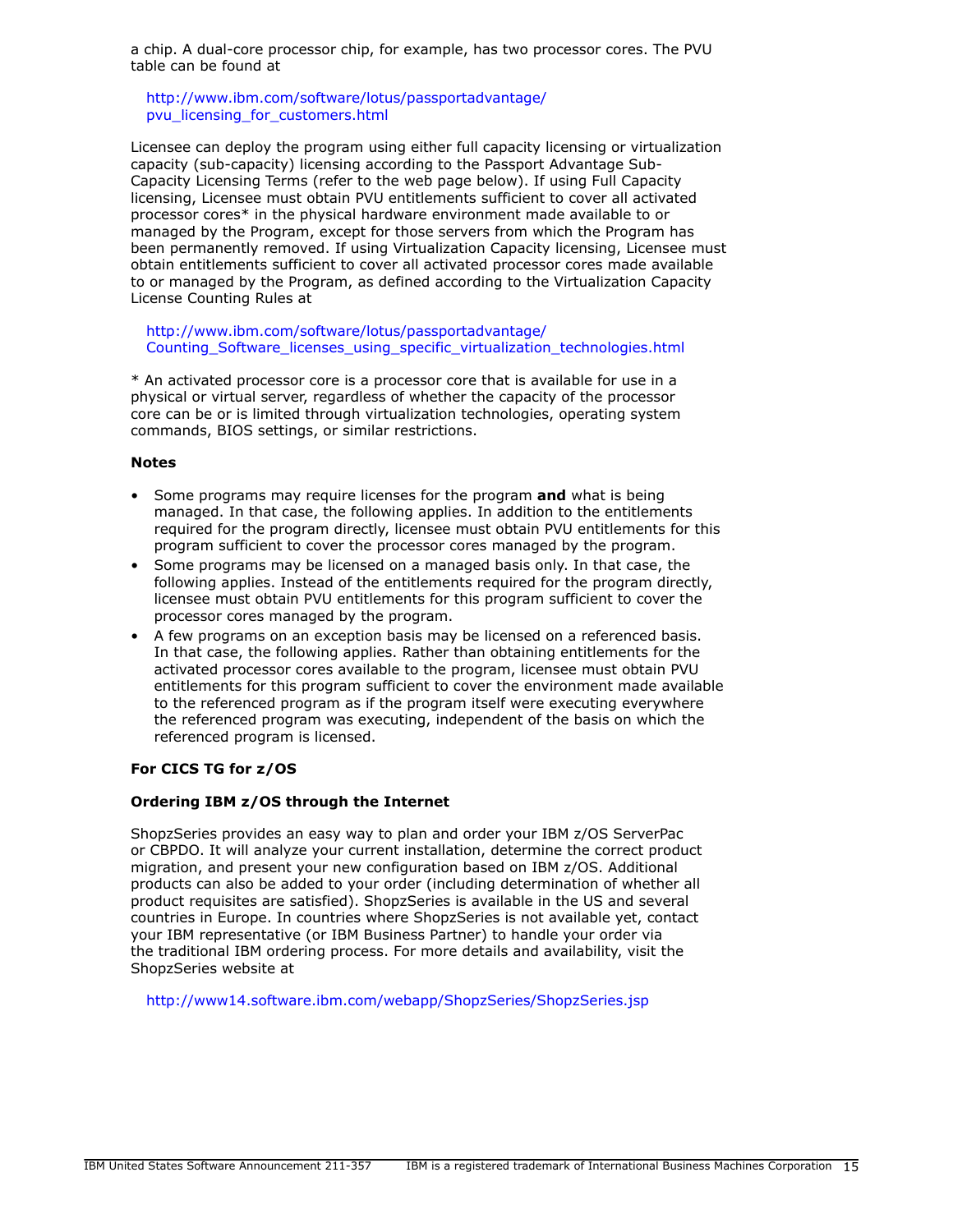#### Passport Advantage

| CICS TG                                                                                              |                |
|------------------------------------------------------------------------------------------------------|----------------|
| Part description                                                                                     | Part number    |
| CICS TG PVU Annual SW Subscription +<br>Support Renewal                                              | E021BLL        |
| CICS TG Processor Value Unit (PVU) License<br>+ SW Subscription + Support 12 Months                  | <b>D55K7LL</b> |
| CICS TG PVU SW Subscription + Support<br>Reinstatement 12 Months                                     | D55LOLL        |
| CICS TG Desktop Edition                                                                              |                |
| CICS TG Desktop Edition Authorized User<br>License + SW Subscription + Support $12$<br>Months        | <b>DOG84LL</b> |
| CICS TG Desktop Edition Authorized User<br>Annual SW Subscription + Support Renewal                  | E0AI3LL        |
| CICS TG Desktop Edition Authorized User SW<br>Subscription + Support Reinstatement 12<br>Months      | <b>DOG85LL</b> |
| Passport Advantage supply                                                                            | Part number    |
| CICS TG for Multiplatforms Version 8.1<br>Multilingual Media Pack Reseller<br>authorization required | BA12EML        |
| CICS TG Desktop Edition for Multiplatforms<br>Version 8.1 Multilingual Media Pack                    | BA12DML        |

## Passport Advantage trade up

Below is a list of precursor products for which you must have already acquired a license, in order to be eligible to acquire equivalent licenses using the trade-up part numbers.

| Precursor product                       | Trade-up product                                                                                                                                                                                                                        |
|-----------------------------------------|-----------------------------------------------------------------------------------------------------------------------------------------------------------------------------------------------------------------------------------------|
| CICS Universal Client<br>$(5724 - 109)$ | CICS TG Desktop Edition<br>$(5725 - B25)$                                                                                                                                                                                               |
| Tradeup part numbers                    | Description                                                                                                                                                                                                                             |
| $DOG86LL$ -                             | CICS TG Desktop Edition<br>Authorized User Trade Up from<br>CICS Universal Client<br>10 Processor Value Unit License<br>+ SW Subscription<br>+ Support 12 Months                                                                        |
| $DOG8NLL$ -                             | CICS TG Desktop Edition<br>Authorized User for zEnterprise<br><b>BladeCenter</b><br>Extension and Linux on System z<br>Trade Up from CICS Universal Client<br>for Linux on System z License<br>+ SW Subscription<br>+ Support 12 Months |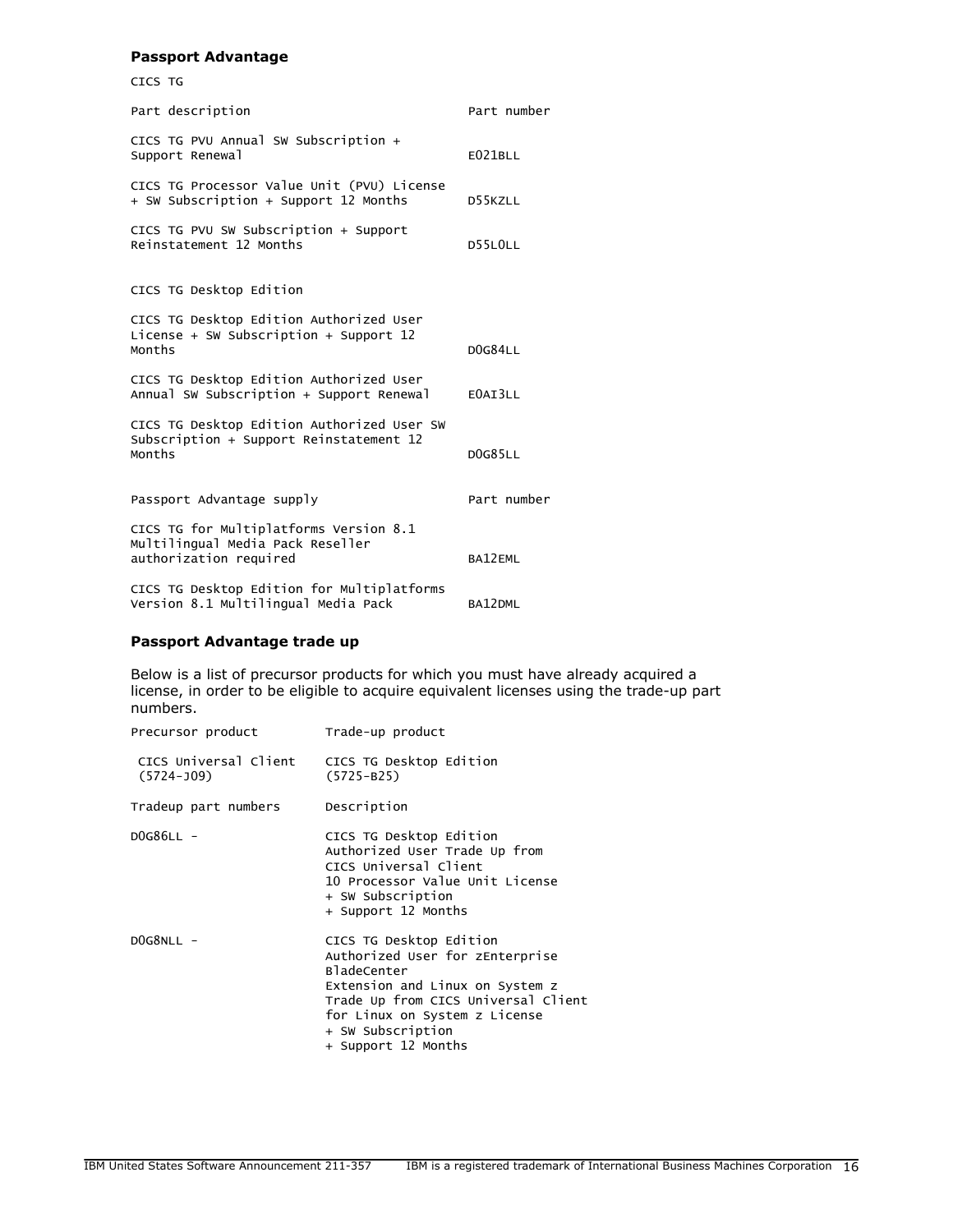D0I35LL - CICS TG Desktop Edition System z Authorized User Trade Up from CICS Universal Client 10 Processor Value Unit License + Supscription +12 Months Trade Up Lic + SW Subscription + Support 12 Months

Consult your IBM representative if you have any questions.

#### *Basic license*

For CICS TG for z/OS V8.1

#### On/Off Capacity on Demand (On/Off CoD)

CICS TG for z/OS V8.1 is eligible for On/Off CoD with a temporary use charge calculated based on MSUs per-day usage.

Program Name CICS Transaction Gateway for z/OS V8.1 Program PID 5655-W10

Entitlement Description **Description** License Option/Pricing Metric S01641G CICS TG for z/OS V8.1 Basic OTC, Per MSU-day TUC

For CICS TG for z/OS V8.1

Program Name CICS Transaction Gateway for z/OS V8.1 Program PID 5655-W10

The following information is a summary of all license options and pricing metrics offered for the above PID number.

| Entitlement<br>Identifier | Description             | License Option/Pricing Metric |
|---------------------------|-------------------------|-------------------------------|
| S01641G                   | CICS TG for $z/0S$ V8.1 | Basic OTC, Value units        |
| Orderable<br>Supply ID    | Language                | Distribution Medium           |
| S016KR7                   | U.S. English            | 3590 tape cartridge uncomp    |
|                           |                         |                               |

Note: Additional media type selections (3590, 3592) are offered during Custom Build Offering ordering. Subscription and Support PID 5655-M70

The following information is a summary of all license options and pricing metrics offered for the above PID number

| Entitlement<br>Identifier | Description                                                           | License Option/Pricing Metric                                                              |
|---------------------------|-----------------------------------------------------------------------|--------------------------------------------------------------------------------------------|
| S0118LP<br>Orderable      | CICS Transaction<br>Gateway for z/OS<br>- Subscription<br>and Support | Basic ASC, Value Units SW S&S<br>Decline SW S&S (no charge)<br>Per MSU SW S&S Registration |
| Supply ID                 | Language                                                              | Distribution Medium                                                                        |
| S0117GL                   | US English                                                            | Hardcopy publication                                                                       |

#### Subscription and Support - for CICS TG for z/OS

To receive voice technical support via telephone and future releases and versions at no additional charge, Subscription and Support must be ordered. The capacity of Subscription and Support (Value Units) must be the same as the capacity ordered for the product licenses.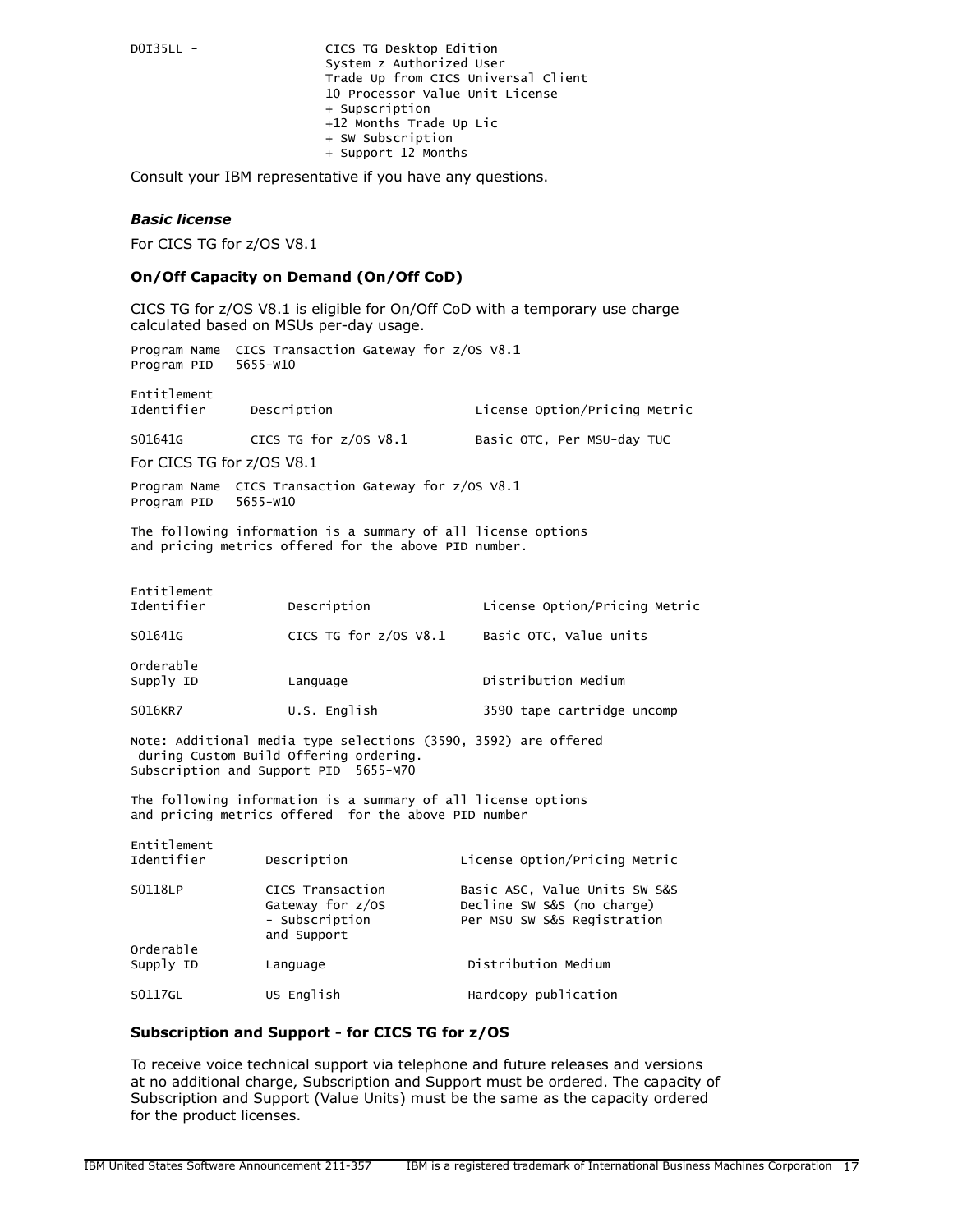To order, specify the Subscription and Support program number (PID) referenced above and the appropriate license or charge option.

IBM is also providing Subscription and Support for these products via a separately purchased offering under the terms of the IBM International Agreement for Acquisition of Software Maintenance (IAASM). This offering:

- Includes and extends the support services provided in the base support to include technical support via telephone.
- Entitles you to future releases and versions, at no additional charge. Note that you are not entitled to new products.

When Subscription and Support is ordered, the charges will automatically renew annually unless cancelled by you.

The combined effect of the IPLA license and the Agreement for Acquisition of Software Maintenance gives you rights and support services comparable to those under the traditional ICA S/390® and System z license or its equivalent. To ensure that you continue to enjoy the level of support you are used to in the ICA business model, you must order **both** the license for the program **and** the support for the selected programs at the same Value Unit quantities.

## *Single version charging*

To elect single version charging, you must notify and identify to IBM the prior program and replacement program, and the machine the programs are operating on.

#### Processor Value Unit (PVU) sub-capacity licensing

This software product is eligible for sub-capacity licensing. Customers must accept the terms of the IBM International Passport Advantage Agreement Attachment for Sub-Capacity Licensing Terms (Attachment), and must obtain PVU Proofs of Entitlement (PoEs) for the maximum processor core capacity available to an eligible sub-capacity product when deployed in an eligible virtualization environment. This is also referred to as sub-capacity or virtualization capacity licensing.

Customers must use the IBM License Metric Tool unless they meet the exceptions described in the Attachment.

For information regarding PVU sub-capacity licensing, including terms and IBM License Metric Tool ordering information, visit

<http://www.ibm.com/software/lotus/passportadvantage/subcaplicensing.html>

The IBM z/OS program in this announcement has Value Unit-based pricing.

Program Program Name Value Unit Exhibit

5655-W10 CICS Transaction Gateway VUE007 z/OS V8.1

For each System z IPLA program with Value Unit pricing, the quantity of that program needed to satisfy applicable IBM terms and conditions is referred to as the required license capacity. Your required license capacity is based upon the following factors:

- The System z IPLA program you select
- The applicable Value Unit Exhibit
- The applicable terms
- Whether your current mainframes are full capacity or sub-capacity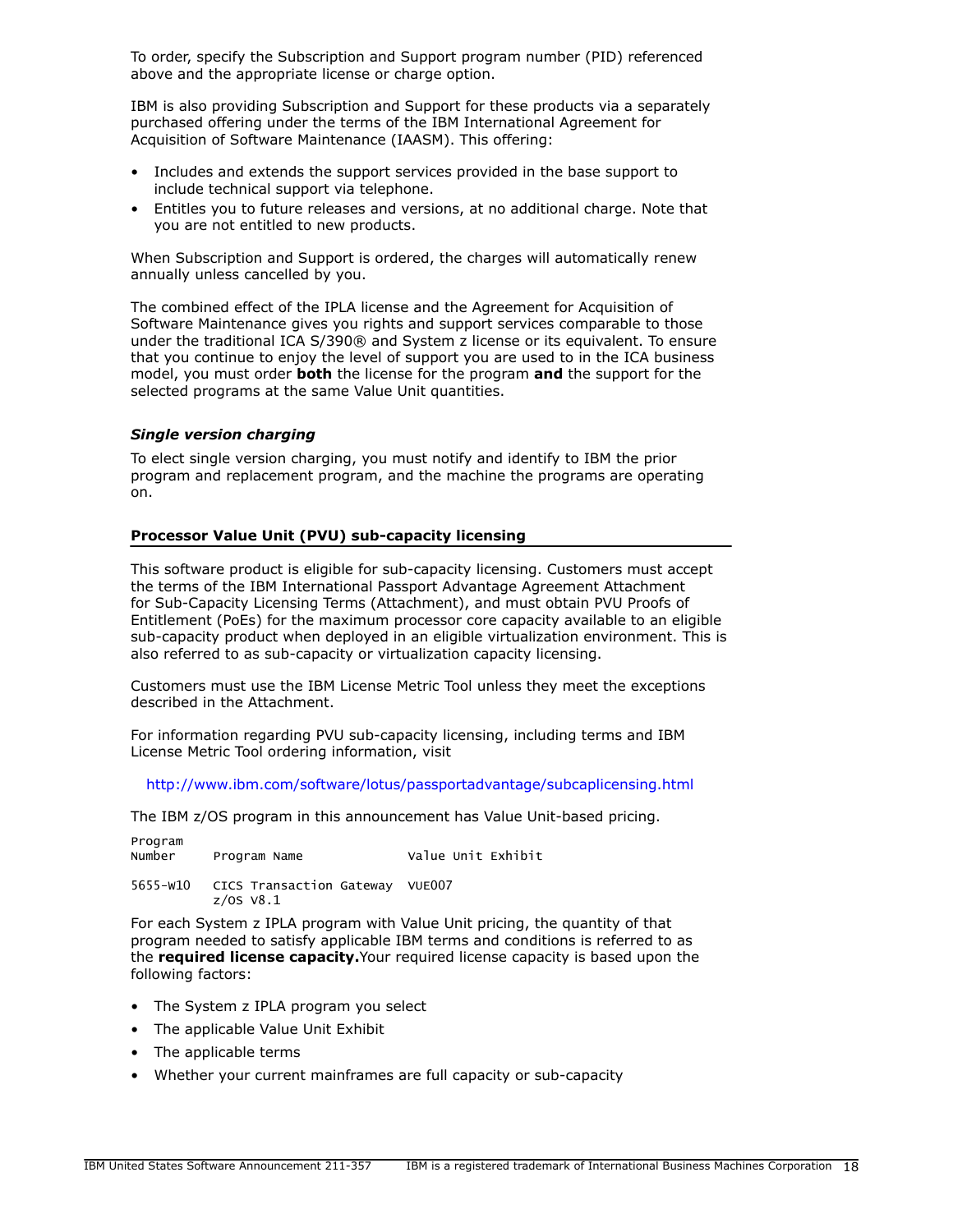#### Value Unit exhibit VUE007

|        | <b>MSUS</b><br>minimum | <b>MSUS</b><br>maximum | Value Units/MSU |
|--------|------------------------|------------------------|-----------------|
| Base   | 1.                     | 3                      | ı               |
| Tier A |                        | 45                     | 0.45            |
| Tier B | 46                     | 175                    | 0.36            |
| Tier C | 176                    | 315                    | 0.27            |
| Tier D | 316                    |                        | 0.2             |
|        |                        |                        |                 |

Value Units for mainframes without MSU ratings:

 Hardware Value Units/machine MP3000 H30 6 MP3000 H50 8 MP3000 H70 12 ESL models 2

#### Ordering example

The total number of Value Units is calculated according to the following example.

If your required license capacity is 1,500 MSUs for your selected System z IPLA product, the applicable Value Units would be:

Translation from MSUs to Value Units

| Base<br>Tier A<br>Tier B | <b>MSUS</b><br>3<br>42<br>130 | A.<br>$\mathcal{R}$<br>÷.<br>*<br>* | 1.00<br>.45<br>.36 | $=$ $-$<br>$=$ | Value Units/MSU = Value Units<br>3.00<br>18.90<br>46.80 |
|--------------------------|-------------------------------|-------------------------------------|--------------------|----------------|---------------------------------------------------------|
| Tier C<br>Tier D         | 140<br>1.185                  | ×.                                  | .27<br>.20         | $=$            | 37.80<br>$= 237.00$                                     |
| Total                    | 1.500                         |                                     |                    |                | 343.50                                                  |

When calculating the total number of Value Units, the sum is to be rounded up to the next integer.

#### Customized Offerings for IBM z/OS host products

Product deliverables are shipped only via CBPDO, ServerPac, SystemPac®.

CBPDO and ServerPac are offered for Internet delivery in countries where ShopzSeries product ordering is available. Internet delivery reduces software delivery time and allows you to install software without the need to handle tapes. For more details on Internet delivery, refer to the ShopzSeries help information at

#### <http://www.software.ibm.com/ShopzSeries>

You choose the delivery method when you order the software. IBM recommends Internet delivery. In addition to Internet and DVD, the supported tape delivery options for CBPDO, ServerPac, and SystemPac, include:

- 3590
- 3592

Most products can be ordered in ServerPac and SystemPac the month following their availability on CBPDO. IBM z/OS can be ordered via all three offerings at general availability. Production of software product orders will begin on the planned general availability date.

- CBPDO shipments will begin one week after general availability.
- ServerPac shipments will begin two weeks after general availability.
- SystemPac shipments will begin four weeks after general availability due to additional customization, and data input verification.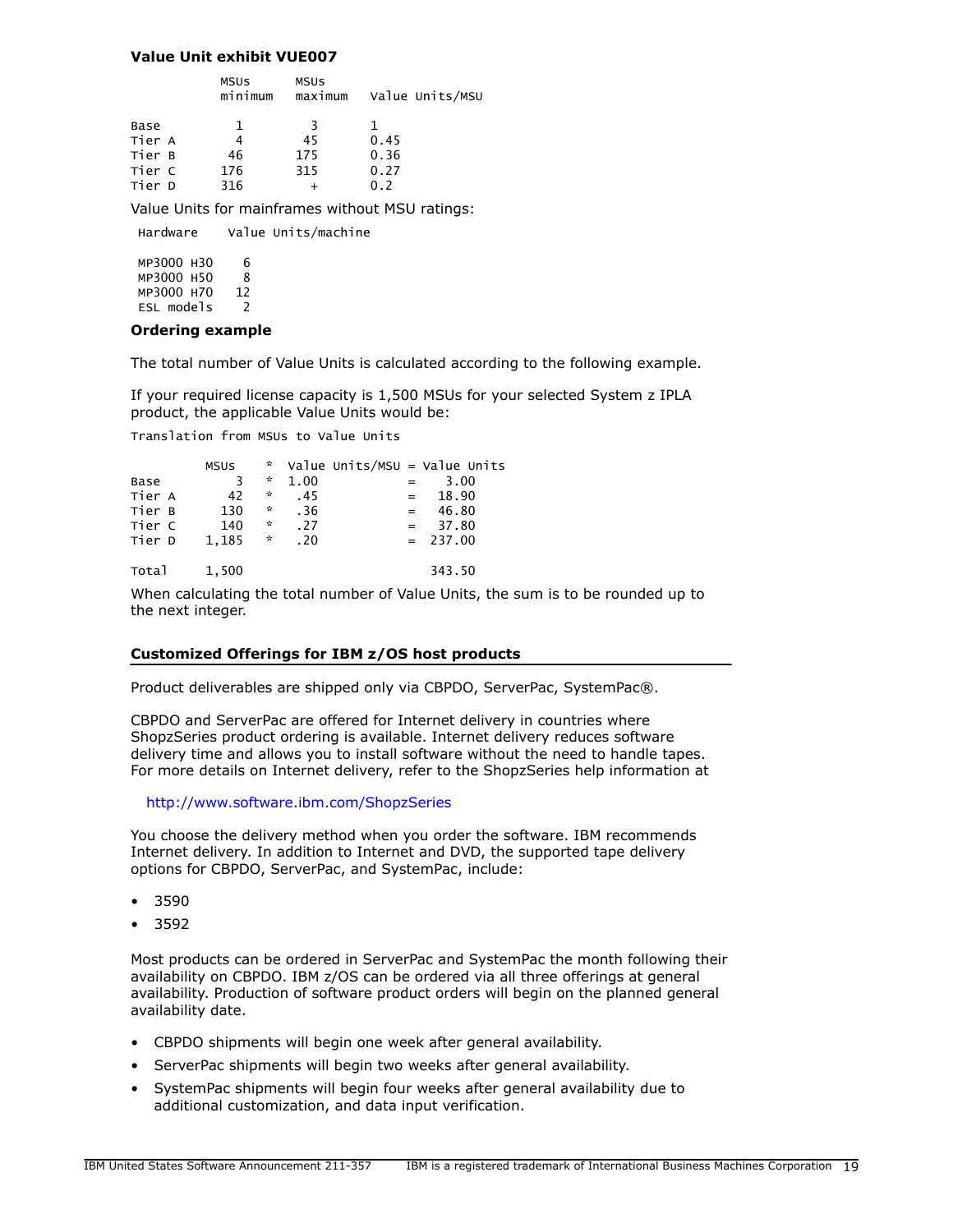#### <span id="page-19-0"></span>Terms and conditions

The information provided in this announcement letter is for reference and convenience purposes only. The terms and conditions that govern any transaction with IBM are contained in the applicable contract documents such as the IBM International Program License Agreement, IBM International Passport Advantage Agreement, and the IBM Agreement for Acquisition of Software Maintenance.

#### Terms and conditions for distributed products

*Applicable to CICS TG for Multiplatforms V8.1, and CICS TG Desktop Edition V8.1*

These products are only available via Passport Advantage. They are not available as shrinkwrap.

#### *Licensing*

IBM International Program License Agreement including the License Information document and Proof of Entitlement (PoE) govern your use of the program. PoEs are required for all authorized use. Part number products only, offered outside of Passport Advantage, where applicable, are license only and do not include Software Maintenance.

This software license includes Software Subscription and Support (also referred to as Software Maintenance).

#### *Agreement for Acquisition of Software Maintenance*

The IBM Agreement for Acquisition of Software Maintenance (Z125-6011) agreement applies for subscription and support (also referred to as Software Maintenance) and does not require customer signatures.

The following agreement applies for Software Subscription and Support (Software Maintenance) and does not require customer signatures:

These programs are licensed under the IBM Program License Agreement (IPLA) and the associated Agreement for Acquisition of Software Maintenance, which provide for support with ongoing access to releases and versions of the program. IBM includes one year of Software Subscription and Support (also referred to as Software Maintenance) with the initial license acquisition of each program acquired. The initial period of Software Subscription and Support (also referred to as Software Maintenance) can be extended by the purchase of a renewal option, if available. These programs have a one-time license charge for use of the program and an annual renewable charge for the enhanced support that includes telephone assistance (voice support for defects during normal business hours), as well as access to updates, releases, and versions of the program as long as support is in effect.

## License Information form numbers

CICS TG for Multiplatforms V8.1: L-SBRY-8JJD9B

CICS TG Desktop Edition V8.1: L-SBRY-8JJDLD

The program's License Information will be available for review on the IBM Software License Agreement website

<http://www.ibm.com/software/sla/sladb.nsf>

#### *Limited warranty applies*

Yes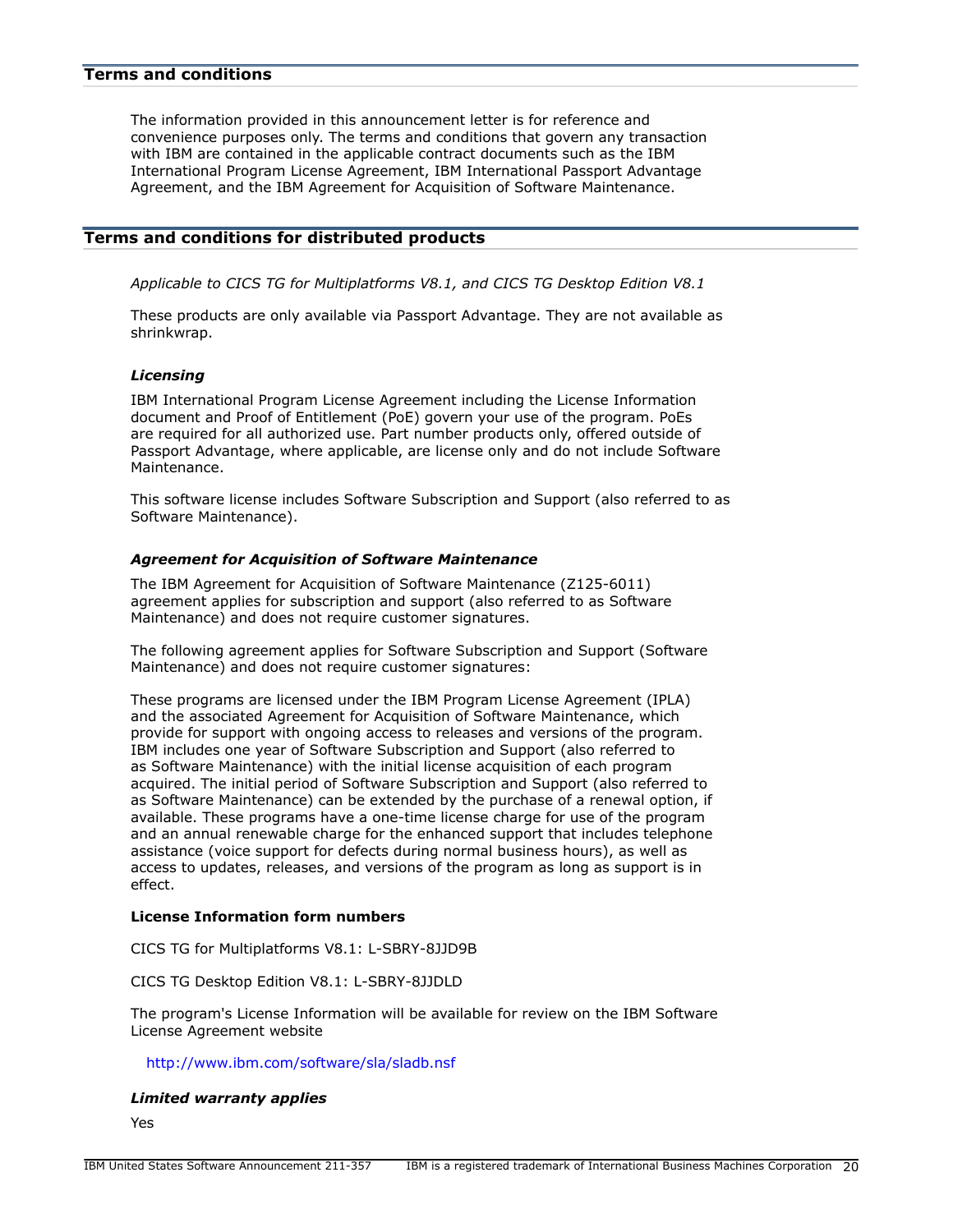## *Limited warranty*

IBM warrants that when the program is used in the specified operating environment, it will conform to its specifications. The warranty applies only to the unmodified portion of the program. IBM does not warrant uninterrupted or error-free operation of the program or that IBM will correct all program defects. You are responsible for the results obtained from the use of the program.

IBM provides you with access to IBM databases containing information on known program defects, defect corrections, restrictions, and bypasses at no additional charge. For further information, consult the IBM Software Support Handbook found at

#### <http://www.ibm.com/support/handbook>

IBM will maintain this information for at least one year after the original licensee acquires the program (warranty period).

#### *Program technical support*

Technical support of a program product will be available for a minimum of five years from the general availability date, as long as your Software Subscription and Support (also referred to as Software Maintenance) is in effect.

This technical support allows you to obtain assistance (via telephone or electronic means) from IBM for product-specific, task-oriented questions regarding the installation and operation of the program product. Software Subscription and Support (Software Maintenance) also provides you with access to updates, releases, and versions of the program. You will be notified, via announcement letter, of discontinuance of support with 12 months' notice. If you require additional technical support from IBM, including an extension of support beyond the discontinuance date, contact your IBM representative or IBM Business Partner. This extension may be available for a fee.

#### *Money-back guarantee*

If for any reason you are dissatisfied with the program and you are the original licensee, you may obtain a refund of the amount you paid for it, if within 30 days of your invoice date you return the program and its PoE to the party from whom you obtained it. If you downloaded the program, you may contact the party from whom you acquired it for instructions on how to obtain the refund.

For clarification, note that (1) for programs acquired under the IBM International Passport Advantage offering, this term applies only to your first acquisition of the program and (2) for programs acquired under any of IBM's On/Off Capacity on Demand (On/Off CoD) software offerings, this term does not apply since these offerings apply to programs already acquired and in use by you.

#### *Volume orders (IVO)*

No

#### *Passport Advantage applies*

Yes, and through the Passport Advantage website at

<http://www.ibm.com/software/passportadvantage>

#### *Usage restriction*

Yes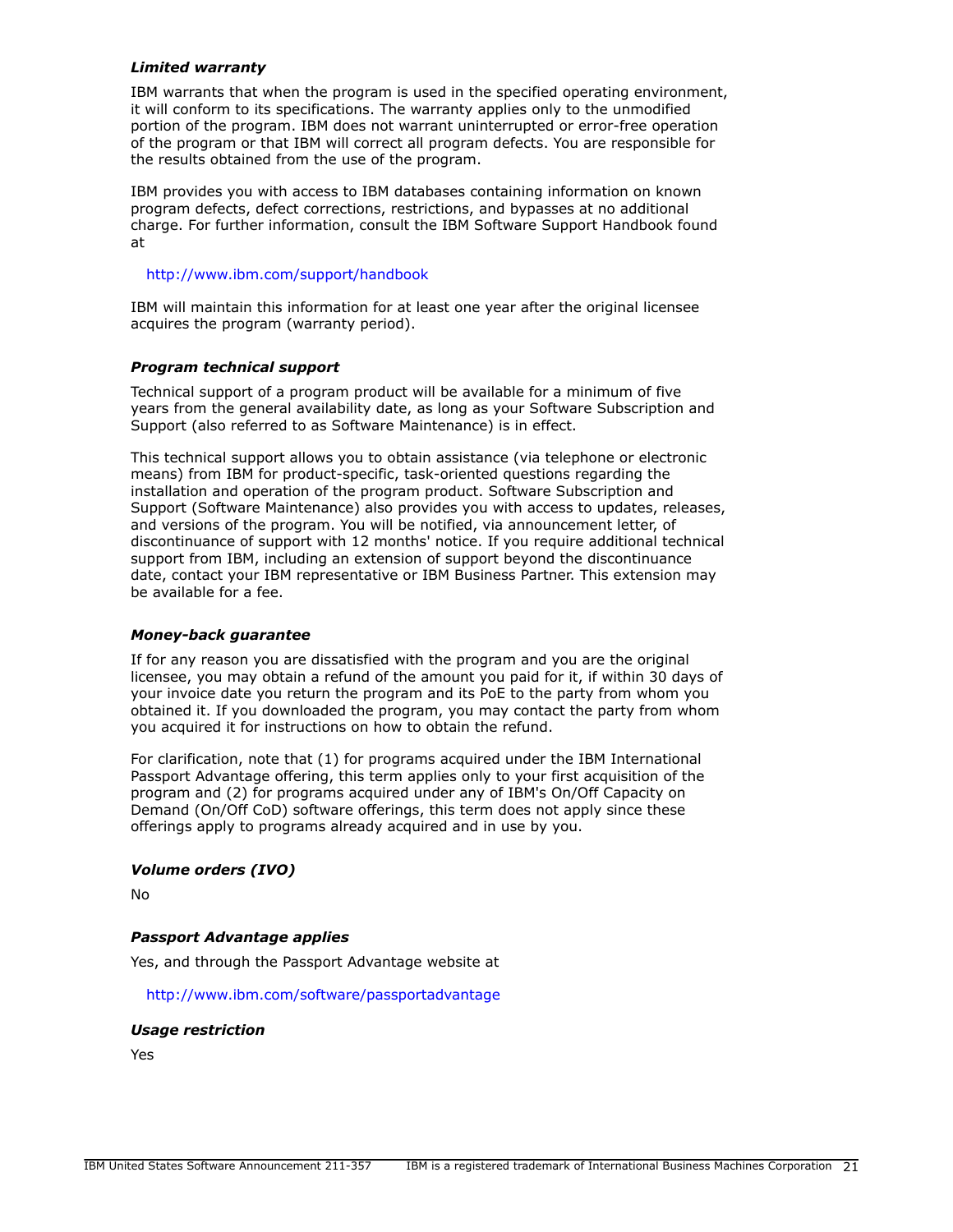## *Program Unique Terms*

#### CICS Explorer Plug-in

The Program includes a plug-in to support the use of the IBM CICS Explorer with the Program. The supplied plug-in is licensed by IBM, under the terms and conditions of this license, solely for use by Licensee with a copy of the IBM CICS Explorer. Licensee's authorization to use the supplied plug-in will expire automatically upon expiration of Licensee's authorization to use the Program.

#### For CICS TG Desktop Edition only

Single user use only

For all platforms, Licensee is only licensed to use the Program as a single user. Specifically, Licensee is not licensed to use the Program on a server or in a multiuser environment. Therefore, the Program may not be installed on an application server. In order to be licensed for any multi-user access to CICS, Licensee must first ensure that they have acquired a licensed copy of CICS Transaction Gateway for Multiplatforms for each relevant system or environment.

For additional information, refer to the License Information document that is available on the IBM Software License Agreement website

<http://www.ibm.com/software/sla/sladb.nsf>

## *Software Subscription and Support applies*

Yes. Software Subscription and Support (also referred to as Software Maintenance) is included with licenses purchased through Passport Advantage and Passport Advantage Express®. Product upgrades and Technical Support are provided by the Software Subscription and Support offering as described in the Agreements. Product upgrades provide the latest versions and releases to entitled software and Technical Support provides voice and electronic access to IBM support organizations, worldwide.

IBM includes one year of Software Subscription and Support with each program license acquired. The initial period of Software Subscription and Support can be extended by the purchase of a renewal option, if available.

While your Software Subscription and Support is in effect, IBM provides you assistance for your routine, short duration installation and usage (how-to) questions, and code-related questions. IBM provides assistance via telephone and, if available, electronic access, only to your information systems (IS) technical support personnel during the normal business hours (published prime shift hours) of your IBM support center. (This assistance is not available to your end users.) IBM provides Severity 1 assistance 24 hours a day, 7 days a week. For additional details, consult your IBM Software Support Handbook at

#### <http://www.ibm.com/support/handbook>

Software Subscription and Support does not include assistance for the design and development of applications, your use of programs in other than their specified operating environment, or failures caused by products for which IBM is not responsible under the applicable agreements.

For additional information about the International Passport Advantage Agreement and the IBM International Passport Advantage Express Agreement, visit the Passport Advantage website at

## <http://www.ibm.com/software/passportadvantage>

Yes. All distributed software licenses include Software Subscription and Support (also referred to as Software Maintenance) for a period of 12 months from the date of acquisition, providing a streamlined way to acquire IBM software and assure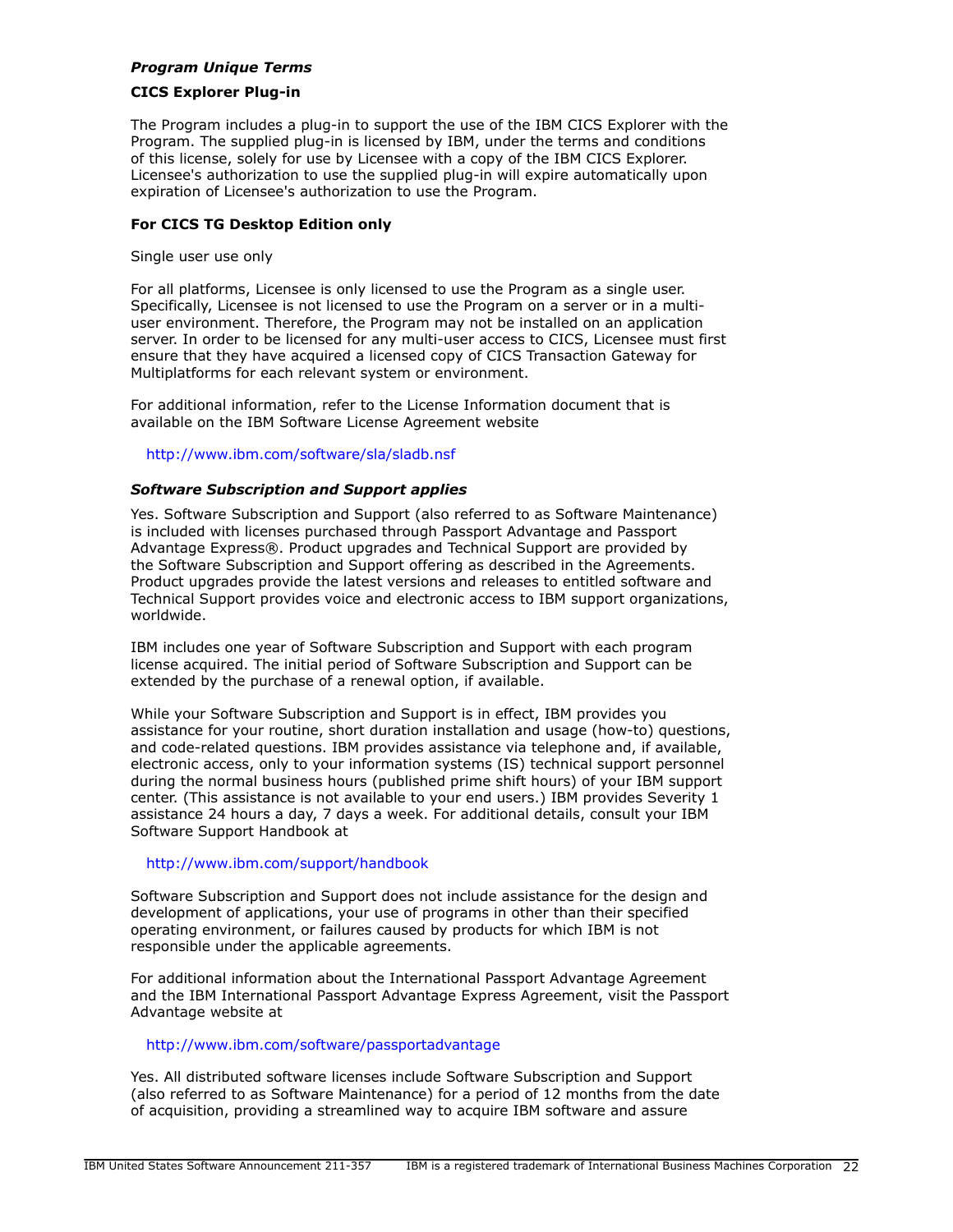technical support coverage for all licenses. Extending coverage for a total of three years from date of acquisition may be elected.

While your Software Subscription and Support is in effect, IBM provides you assistance for your routine, short duration installation and usage (how-to) questions, and code-related questions. IBM provides assistance via telephone and, if available, electronic access, only to your information systems (IS) technical support personnel during the normal business hours (published prime shift hours) of your IBM support center. (This assistance is not available to your end users.) IBM provides Severity 1 assistance 24 hours a day, every day of the year. For additional details, consult your IBM Software Support Handbook at

<http://www.ibm.com/support/handbook>

Software Subscription and Support does not include assistance for the design and development of applications, your use of programs in other than their specified operating environment, or failures caused by products for which IBM is not responsible under this agreement.

For more information about the Passport Advantage Agreement, visit the Passport Advantage website at

<http://www.ibm.com/software/passportadvantage>

*Variable charges apply*

No

*Educational allowance available*

Not applicable.

## Terms and conditions for host products

*Applicable to CICS TG for z/OS V8.1*

#### *Licensing*

IBM International Program License Agreement including the License Information document and Proof of Entitlement (PoE) govern your use of the program. PoEs are required for all authorized use.

## *Agreement for Acquisition of Software Maintenance*

The IBM Agreement for Acquisition of Software Maintenance (Z125-6011) agreement applies for subscription and support and does not require customer signatures.

These programs are licensed under the IBM Program License Agreement (IPLA) and the associated Agreement for Acquisition of Software Maintenance, which provide for support with ongoing access to releases and versions of the program. These programs have a one-time license charge for use of the program and an annual renewable charge for the enhanced support that includes telephone assistance (voice support for defects during normal business hours), as well as access to updates, releases, and versions of the program as long as support is in effect.

IBM System z Operational Support Services - SoftwareXcel is an option if you desire added services.

#### License Information form number

CICS TG for z/OS V8.1: L-SBRY-8JJB6U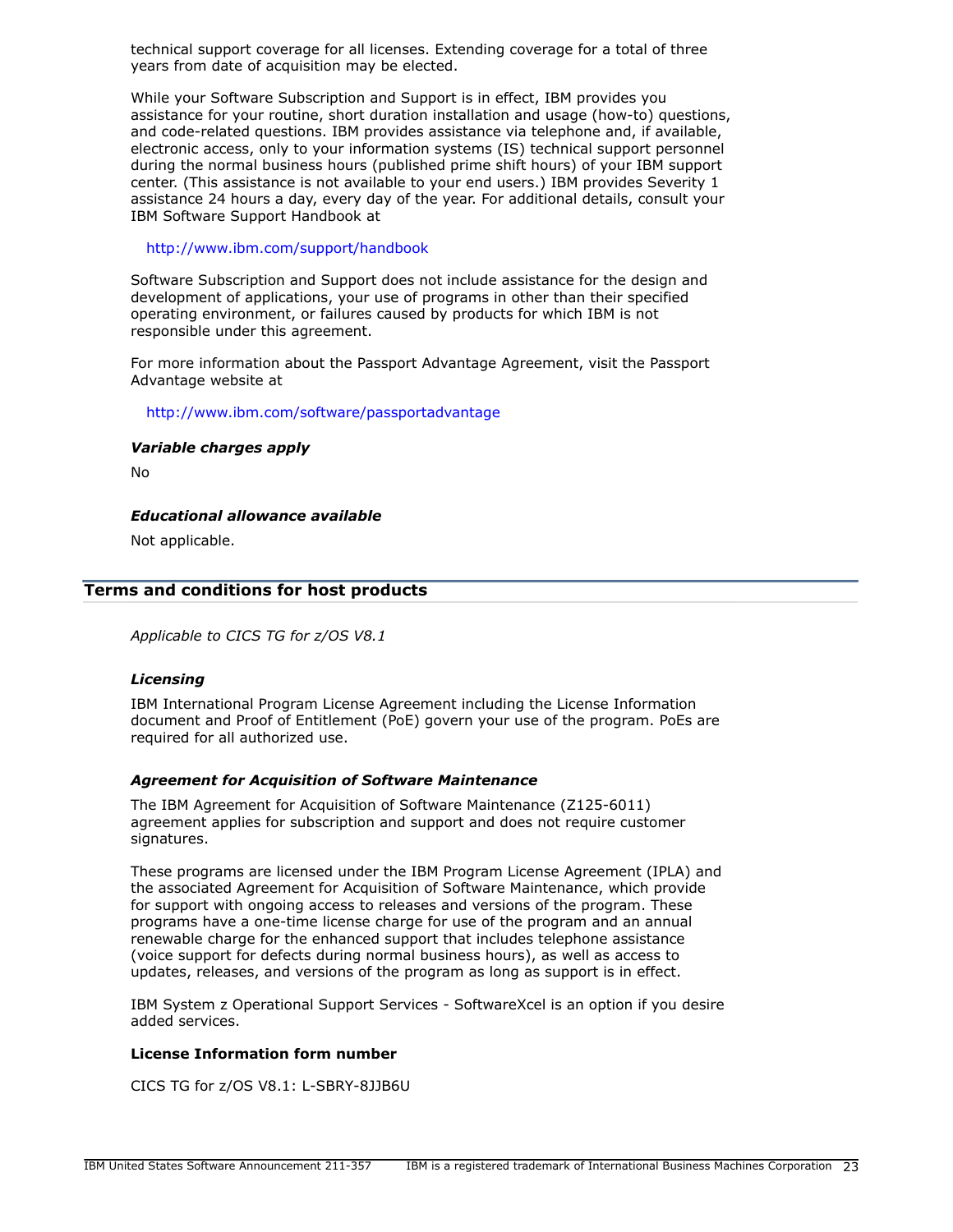The program's License Information will be available for review on the IBM Software License Agreement website

<http://www.ibm.com/software/sla/sladb.nsf>

#### *Limited warranty applies*

Yes

#### *Limited warranty*

IBM warrants that when the program is used in the specified operating environment, it will conform to its specifications. The warranty applies only to the unmodified portion of the program. IBM does not warrant uninterrupted or error-free operation of the program or that IBM will correct all program defects. You are responsible for the results obtained from the use of the program.

IBM provides you with access to IBM databases containing information on known program defects, defect corrections, restrictions, and bypasses at no additional charge. For further information, consult the IBM Software Support Handbook found at

#### <http://www.ibm.com/support/handbook>

IBM will maintain this information for at least one year after the original licensee acquires the program (warranty period).

## *Program technical support*

Technical support of a program product will be available for a minimum of five years from the general availability date, as long as your Subscription and Support is in effect.

This technical support allows you to obtain assistance (via telephone or electronic means) from IBM for product-specific, task-oriented questions regarding the installation and operation of the program product. Subscription and Support also provides you with access to updates, releases, and versions of the program. You will be notified, via announcement letter, of discontinuance of support with 12 months' notice. If you require additional technical support from IBM, including an extension of support beyond the discontinuance date, contact your IBM representative or IBM Business Partner. This extension may be available for a fee.

#### *Money-back guarantee*

If for any reason you are dissatisfied with the program and you are the original licensee, you may obtain a refund of the amount you paid for it, if within 30 days of your invoice date you return the program and its PoE to the party from whom you obtained it. If you downloaded the program, you may contact the party from whom you acquired it for instructions on how to obtain the refund.

For clarification, note that for programs acquired under any of IBM's On/Off Capacity on Demand (On/Off CoD) software offerings, this term does not apply since these offerings apply to programs already acquired and in use by you.

*Volume orders (IVO)*

No

*Passport Advantage applies*

No

*Usage restriction*

Yes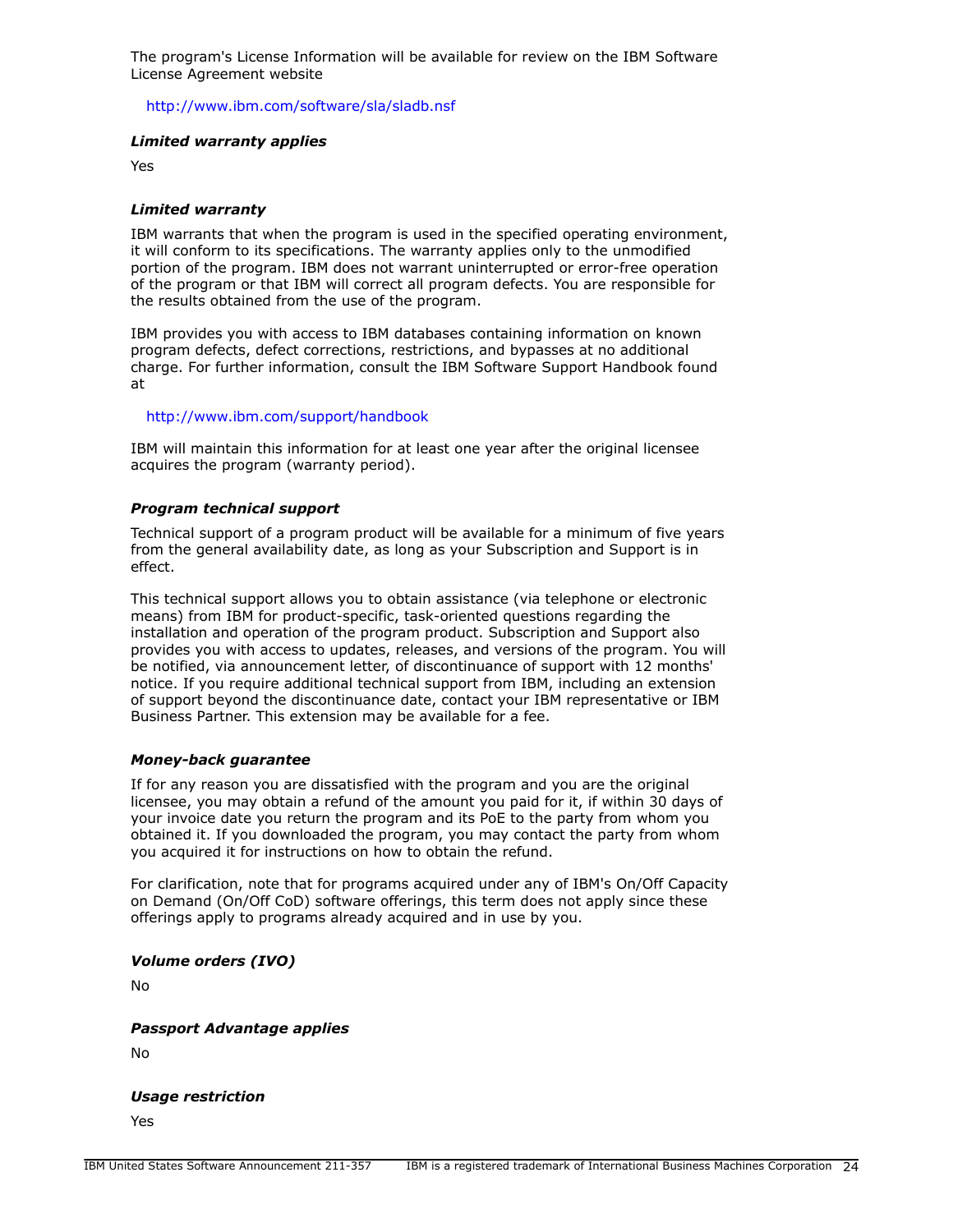#### *Program unique terms*

#### IBM CICS Explore Plug-in

The Program includes a plug-in to support the use of the IBM CICS Explorer with the program. The supplied plug-in is licensed by IBM, under the terms and conditions of this license, solely for use by Licensee with a copy of the IBM CICS Explorer. Licensee's authorization to use the supplied plug-in will expire automatically upon expiration of Licensee's authorization to use the program.

For additional information, refer to the License Information document that is available on the IBM Software License Agreement website

<http://www.ibm.com/software/sla/sladb.nsf>

## *Software Subscription and Support (Software Maintenance) applies*

No

For operating system software, the revised IBM Operational Support Services - SoftwareXcel offering will provide support for those operating systems and associated products that are not available with the Software Subscription and Support offering.

This will ensure total support coverage for your enterprise needs, including IBM and selected non-IBM products. For complete lists of products supported under both the current and revised offering, visit

<http://www.ibm.com/services/sl/products>

## *IBM Operational Support Services - SoftwareXcel*

Yes

## *System i Software Maintenance applies*

No

## *Variable charges apply*

No

## *Educational allowance available*

Yes. A 15% education allowance applies to qualified education institution customers.

#### Sub-capacity terms and conditions and System z host products

For each System z IPLA program with Value Unit pricing, the quantity of that program needed to satisfy applicable IBM terms and conditions is referred to as the required license capacity. Your required license capacity is based upon the following factors:

- The System z IPLA program you select
- The applicable Value Unit Exhibit
- The applicable terms
- Whether your current mainframes are full capacity or sub-capacity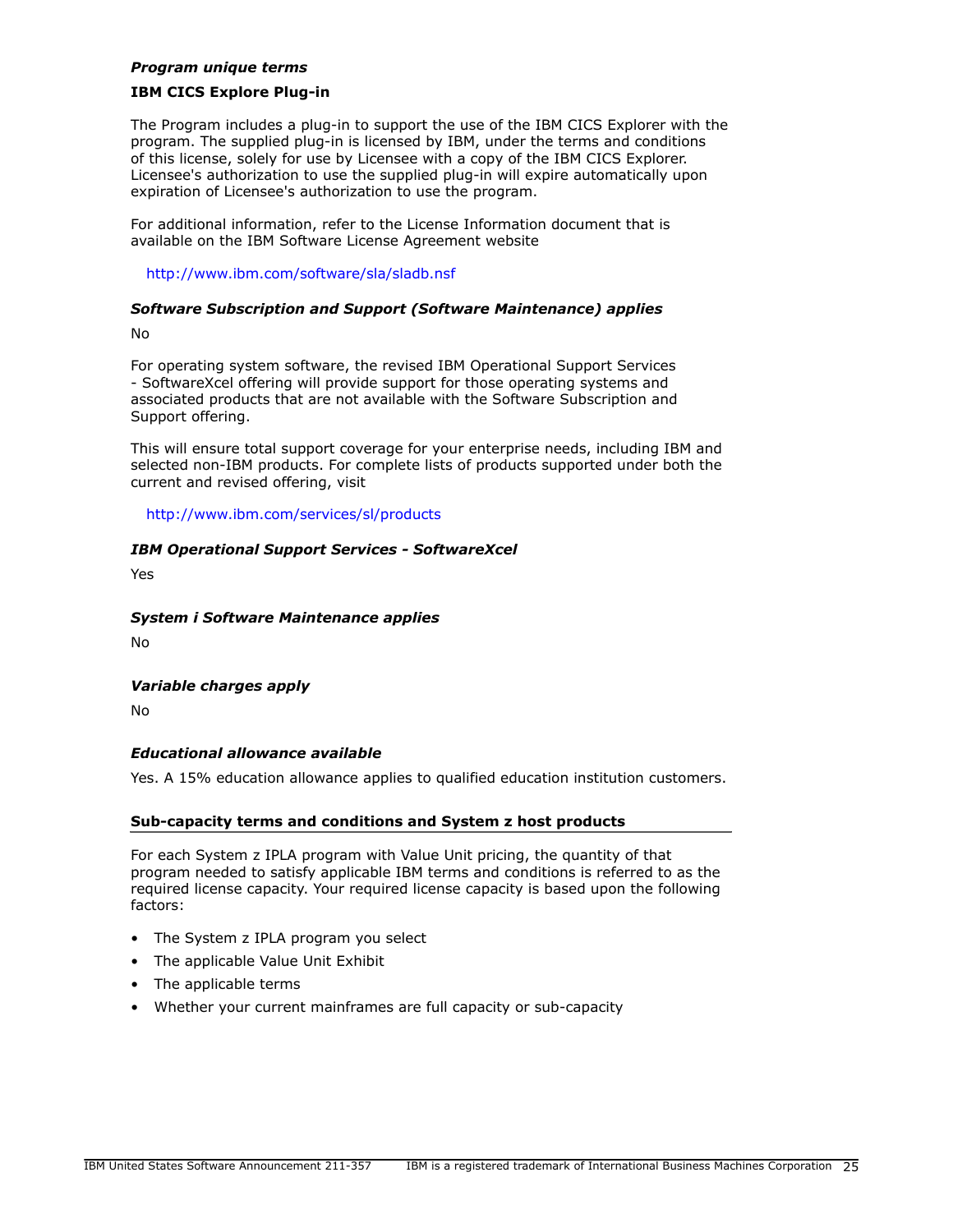For more information on the Value Unit Exhibit for the System z IPLA program you selected, refer to the [Ordering information](#page-11-0) section.

| Program<br>number | Program name                          | Terms           | Parent.<br>if applicable |
|-------------------|---------------------------------------|-----------------|--------------------------|
|                   | $5655-W10$ CICS TG for $z/OS$<br>v8.1 | Reference-based | 5655-M15<br>5655-597     |

#### *Full-capacity mainframes*

In cases where full capacity is applicable, the following terms apply.

Execution based, IBM z/OS based, full machine based: The required capacity of a System z IPLA program with these terms equals the MSU-rated capacity of the machines where the System z IPLA program executes.

For more information on mainframe MSU-rated capacities, visit

<http://www-1.ibm.com/servers/eserver/zseries/library/swpriceinfo/>

Reference-based: The required license capacity of a System z IPLA program with these terms equals the license capacity of the applicable monthly license charge (MLC) program. This MLC program is called the parent program.

#### *Sub-capacity mainframes*

In cases where sub-capacity is applicable, the following terms apply.

Execution-based: The required capacity of a System z IPLA sub-capacity program with these terms equals the capacity of the LPARs where the System z IPLA program executes.

IBM z/OS-based: The required license capacity of a System z IPLA program with these terms equals the license capacity of IBM z/OS on the machines where the System z IPLA program executes.

Reference-based: The required license capacity of a System z IPLA program with these terms equals the license capacity of the applicable monthly license charge (MLC) program. This MLC program is called the parent program.

Full machine-based: The required license capacity of a System z IPLA program with full-machine-based terms equals the MSU-rated capacity of the machines where the System z IPLA program executes.

For more information on mainframe MSU-rated capacities, refer to *The IBM System z Machines Exhibit,*(Z125-3901), or visit the Mainframes section of the System z Exhibits website

#### <http://ibm.com/zseries/library/swpriceinfo/>

For additional information for products with reference-based terms, System z IPLA sub-capacity programs with reference-based terms adds value to the parent program across the environment, regardless of where in the environment the System z IPLA program executes.

An environment is defined as either a single or stand-alone machine or a qualified Parallel Sysplex®. You may have one or more different environments across the enterprise. To determine the required license capacity for each System z IPLA program with referenced-based terms, each environment should be assessed separately.

When a System z IPLA sub-capacity program with reference-based terms is used in a qualified Parallel Sysplex environment, the required license capacity of the System z IPLA program must equal with the license capacity of the parent program across the Parallel Sysplex. Qualified Parallel Sysplex refers to one where MLC pricing is aggregated across the sysplex.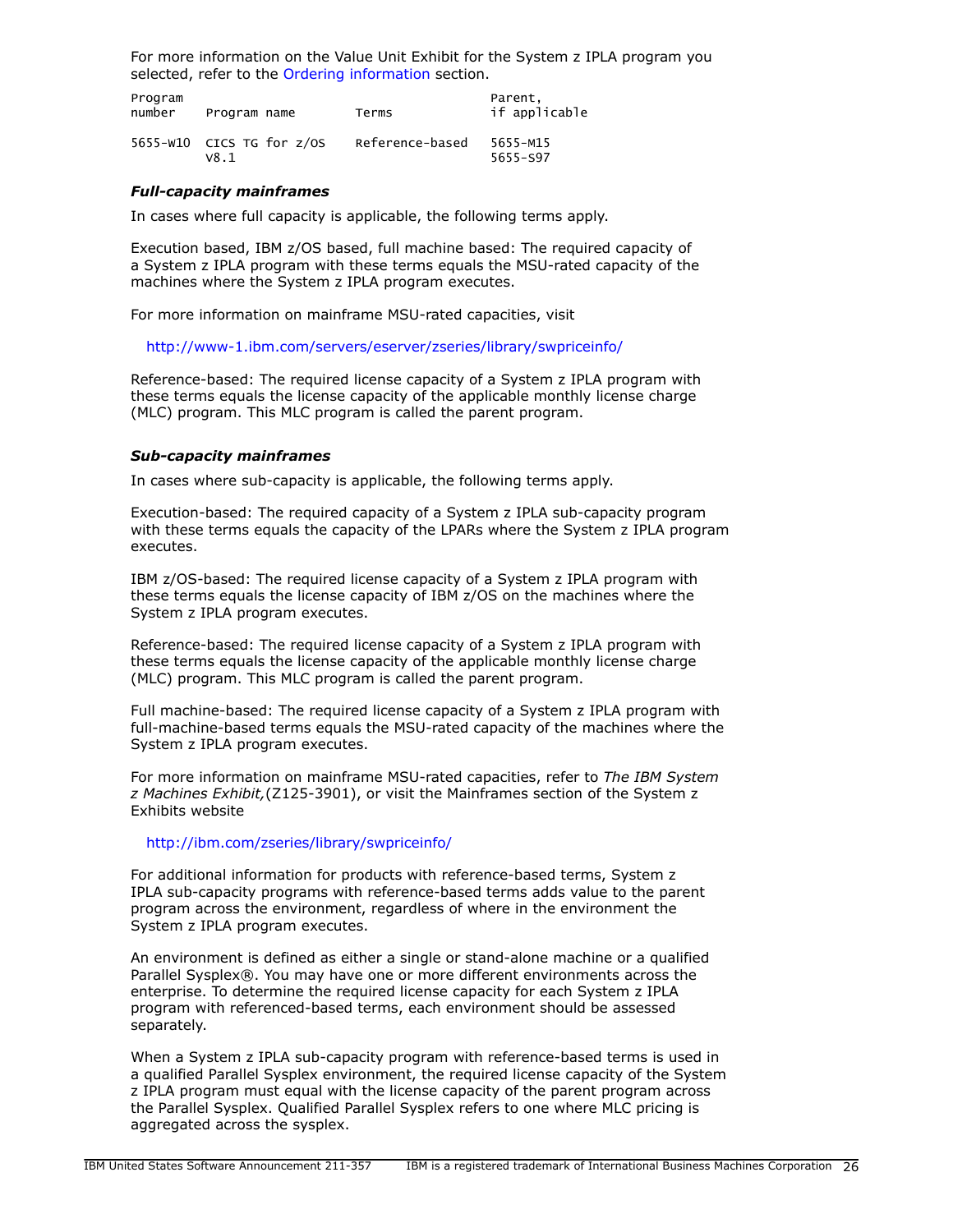## *Sub-capacity eligibility*

To be eligible for sub-capacity charging on select System z IPLA programs, you must first implement and comply with all terms of either sub-capacity Workload License Charges (WLC) or sub-capacity Entry Workload License Charges (EWLC). To implement sub-capacity WLC or EWLC, a machine must be System z (or equivalent). On that machine:

- All instances of the IBM OS/390® operating system must be migrated to the IBM z/OS operating systems.
- Any licenses for the IBM OS/390 operating system must be discontinued.
- All instances of the IBM z/OS operating systems must be running in z/ Architecture® (64-bit) mode.

For that machine, you must create and submit a Sub-Capacity Report to IBM each month. Sub-Capacity Reports must be generated using the Sub-Capacity Reporting Tool (SCRT). For additional information or to obtain a copy of SCRT, visit the System z Software Pricing website

## <http://ibm.com/zseries/swprice>

You must comply with all of the terms of the WLC or EWLC offering, whichever is applicable:

- The complete terms and conditions of sub-capacity WLC are defined in the IBM Customer Agreement - Attachment for System z Workload License Charges (Z125-6516).
- The complete terms and conditions for sub-capacity EWLC are defined in the IBM Customer Agreement - Attachment for IBM System z 890 and 800 License Charges (Z125-6587).

Additionally, you must sign and comply with the terms and conditions specified in the amendment to the IPLA contract - *Amendment for IBM System z9® and System z Programs Sub-Capacity Pricing* (Z125-6929). Once the amendment is signed, the terms in the amendment replace any and all previous System z IPLA sub-capacity terms and conditions.

## Sub-capacity utilization determination for System z host products

Sub-capacity utilization is determined based on the utilization of a sub-capacity eligible reference product and machine.

## On/Off Capacity on Demand (CoD) for the IBM z/OS host product

To be eligible for On/Off CoD pricing, you must be enabled for temporary capacity on the corresponding hardware, and the required contract, Attachment for IBM System z On/Off Capacity on Demand (Z125-7883) must be signed prior to use.

# IBM Electronic Services

IBM has transformed its delivery of hardware and software support services to help you achieve higher system availability. Electronic Services is a web-enabled solution that offers an exclusive, no-additional-charge enhancement to the service and support available for IBM servers. These services are designed to provide the opportunity for greater system availability with faster problem resolution and preemptive monitoring. Electronic Services comprises two separate, but complementary, elements: Electronic Services news page and Electronic Services Agent.

The Electronic Services news page is a single Internet entry point that replaces the multiple entry points traditionally used to access IBM Internet services and support.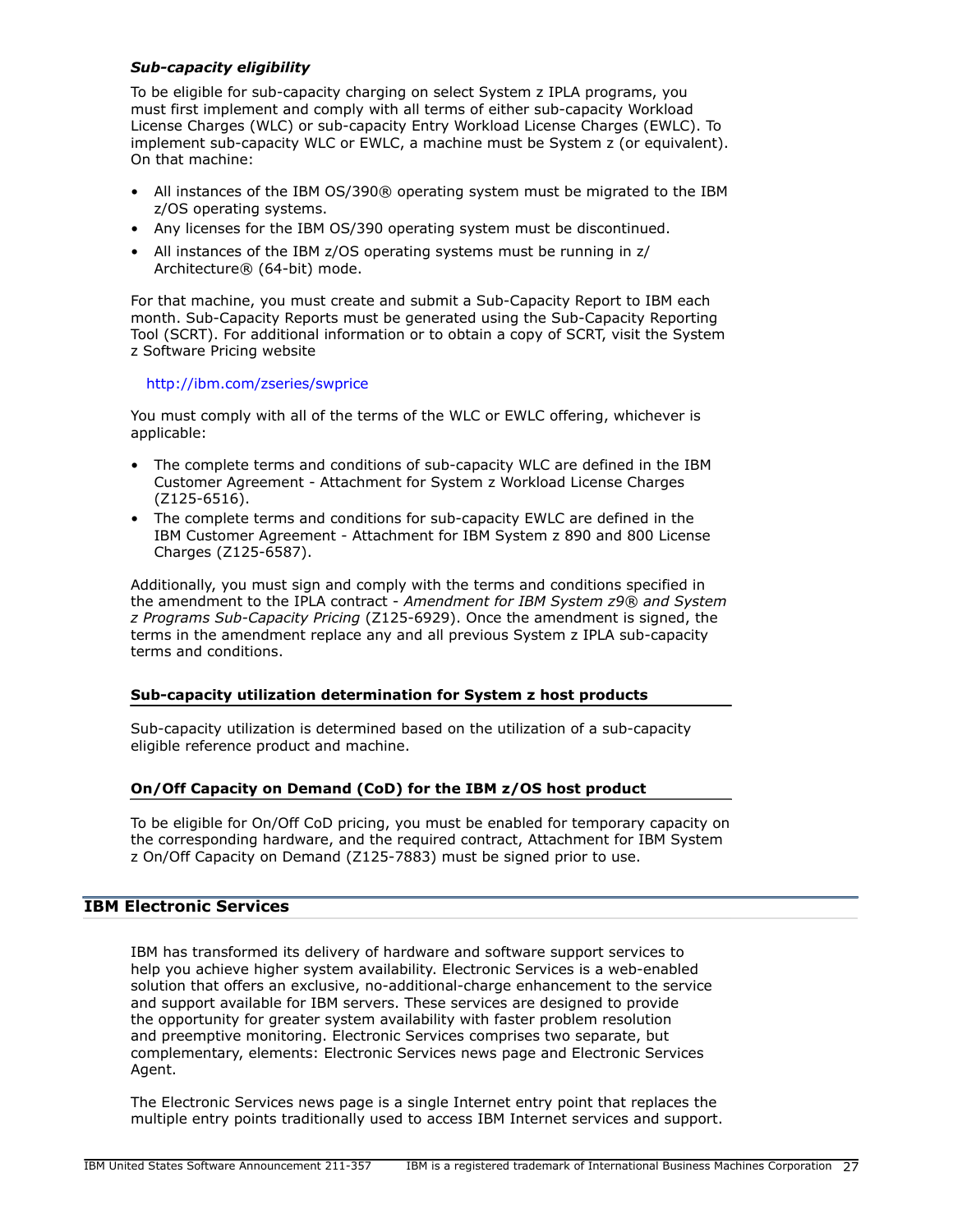The news page enables you to gain easier access to IBM resources for assistance in resolving technical problems.

The Electronic Service Agent $T^M$  is no-additional-charge software that resides on your server. It monitors events and transmits system inventory information to IBM on a periodic, client-defined timetable. The Electronic Service Agent automatically reports hardware problems to IBM. Early knowledge about potential problems enables IBM to deliver proactive service that may result in higher system availability and performance. In addition, information collected through the Service Agent is made available to IBM service support representatives when they help answer your questions or diagnose problems. Installation and use of IBM Electronic Service Agent for problem reporting enables IBM to provide better support and service for your IBM server.

To learn how Electronic Services can work for you, visit

<http://www.ibm.com/support/electronic>

## <span id="page-27-0"></span>**Prices**

## Business Partner information

If you are an IBM Business Partner -- Distributor for Workstation Software acquiring products from IBM, you may link to Passport Advantage Online for resellers where you can obtain Business Partner pricing information. An IBM ID and password are required.

<https://www.ibm.com/software/howtobuy/passportadvantage/paoreseller>

For information on prices, visit

<http://www.ibm.com/support>

Information on charges is available at

<http://www.ibm.com/support>

Choose the option entitled Purchase/upgrade tools.

Program name: CICS TG for z/OS V8.1 Program PID: 5655-W10 Entitlement<br>identifier Description License option/Pricing metric S01641G CICS TG for z/OS V8.1 Basic OTC, Per MSU-day TUC S01641G CICS TG for z/OS V8.1 Basic OTC, Value units Subscription and Support PID: 5655-M70 Entitlement<br>identifier Description License option/Pricing metric

| S0118LP | CICS TG for z/0S | Basic ASC, Value Units SW S&S |
|---------|------------------|-------------------------------|
|         | Subscription and | Decline SW S&S (no charge)    |
|         | Support          | Per MSU SW S&S Registration   |

For additional information and current prices, contact your local IBM representative.